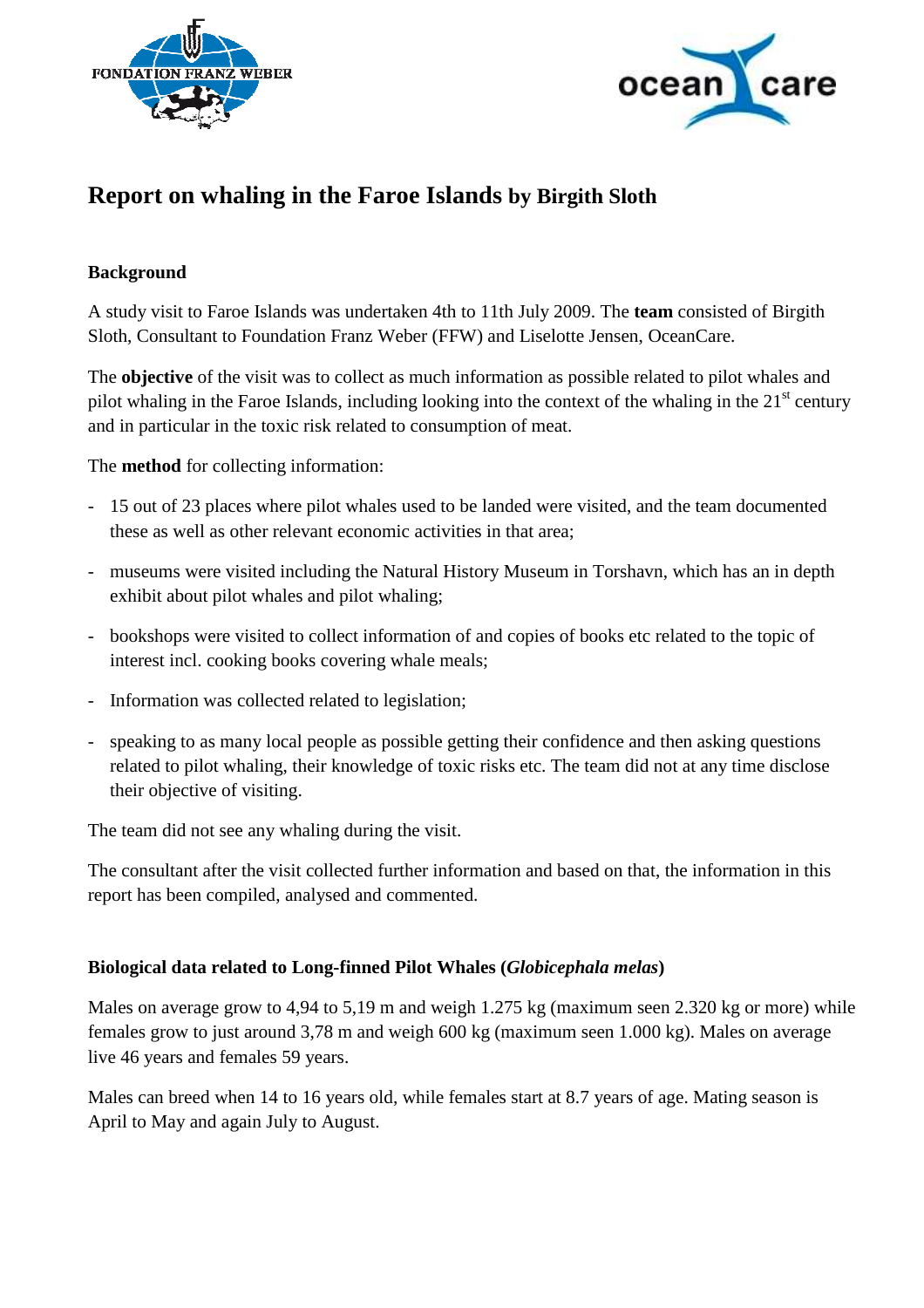When born the pilot whale is on average 1,78 m long and weigh 75 kg. Pregnancy is 12 months and suckling period is 3,4 year. A female gives birth every 5,1 year. Due to length of pregnancy and the mating season given above it can be concluded that the breeding season is April to May and again July to August.

In the publication "Færøernes Grindefangst" by Dorete Bloch, Færoya Natturugripasavn 2007, it is noted that the dates with the highest number of catches during the period  $1584-2007$  are  $28<sup>th</sup>$  July to 26<sup>th</sup> August where on all the dates 20 to 25 catches took place over this period of the year. Hunting in other words mainly takes place during the breeding and mating season.

In other places of the world it is well known and documented that whales come to shallow and calm waters to breed and mate. Based on the above it is likely that the pilot whales come to the bays in Faroe Islands for exactly that purpose.

#### **Abundance and status**

Long-finned Pilot Whales are found in the North Atlantic north of a line from Mediterranean/North West Africa to Cape Hattaras, North Carolina, US in the east. The estimate for the whole North Atlantic is 800.000.

North East Atlantic Long-finned Pilot Whales looks clearly different from those found in the North West Atlantic (along the coast of US, Canada and New Foundland) and an  $ICES<sup>1</sup>$  Pilot Whale study group, Cambridge April 1996 (ICES:CM 1996/A:6:p.3) decided to divide the Atlantic population into two distinct subpopulations, where the Irming Sea and the Mid-Atlantic Ridge serves as border line between the two.

The average size of a school of pilot whales during 1584 to 2007 has a peak of 150 individuals in April and May and a new distinct peak of a little more than 150 again in July to August. The peaks coincide with the mating season and the time where females give birth. It is according to the NAMMCO<sup>2</sup> report on Status of the Long-finned Pilot Whales in the North Atlantic also during this season that the squids, which the pilot whales eat, come near to the coast.

In the report from the NAMMCO Management Committee Meeting for Cetaceans held September 2008 in Sisimiut, Greenland, the chapter on Long-finned Pilot Whales contains interesting information. It is noted that the latest full assessment was undertaken in 1996 and that since then it has not been possible for the Faroe Islands to follow up on all the research recommendations nor implement a full monitoring program. "There has been decreasing abundance estimates since 1987/89 (in 1995 and 2002), although these need qualification as the survey areas have been smaller and not strictly comparable". The meeting agreed on a monitoring plan, and the Chair of the NAMMCO

l

<sup>&</sup>lt;sup>1</sup> International Council for the Exploration of the Seas

<sup>&</sup>lt;sup>2</sup> North Atlantic Marine Mammal Commission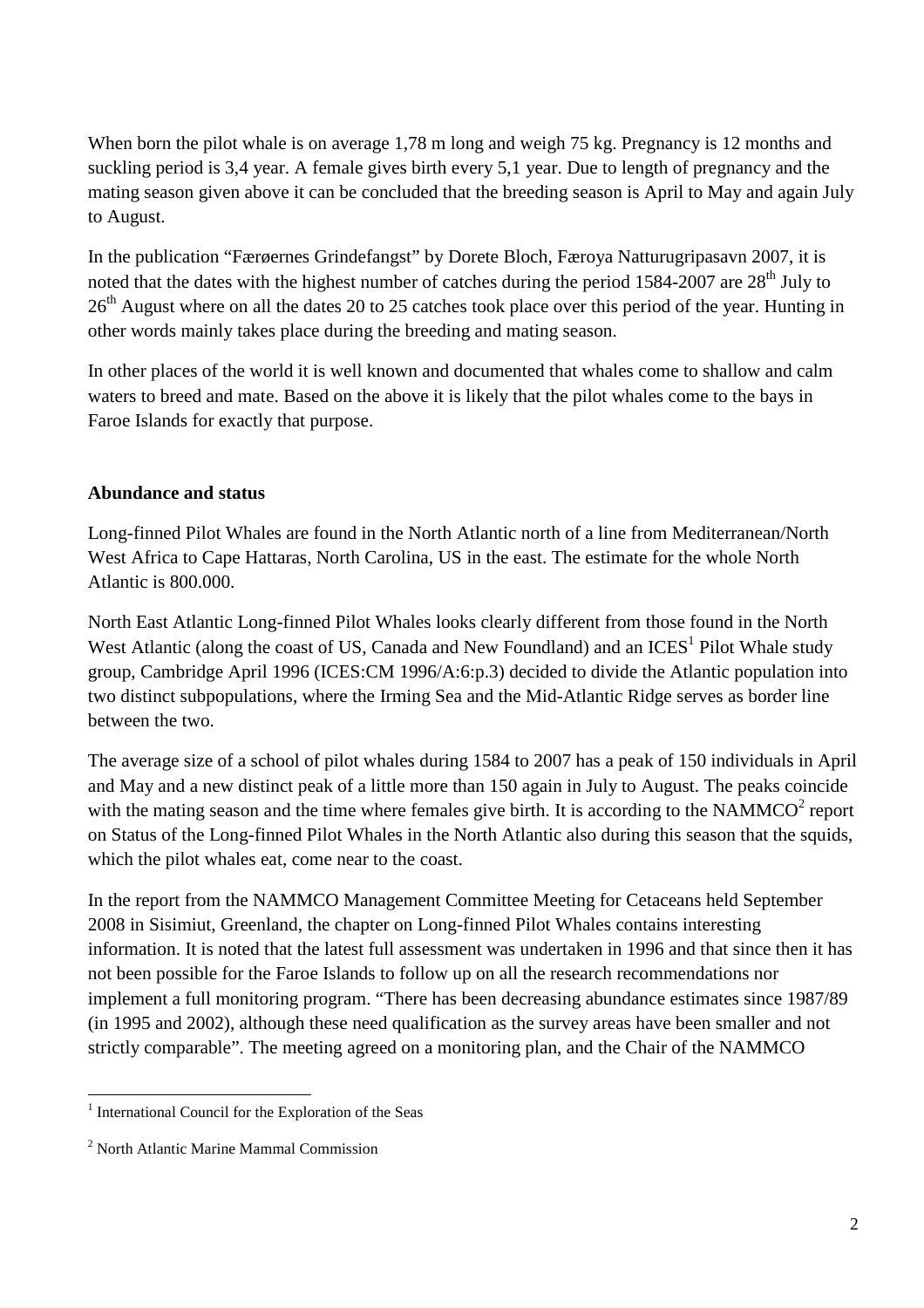Scientific Committee emphasizing that the Commission requests in the monitoring plan were a priority. The representatives from the Faroe Islands in reply "pointed out that limited human and financial resources in the Faroe Islands do not allow for such a comprehensive undertaking on the same large scale (as in 1986 and 1987) at regular intervals. A focused 3-year program would, however be given serious consideration." The report also refers to the pollution problem: "It was also noted that it was important to continue the ongoing monitoring of pollutants in pilot whales, since pilot whales caught in the Faroe Islands are one of very few species or stocks of cetaceans with long history of contaminant sampling, and such a study was supportive of the NAMMCO focus on environmental issues."

In its Red List of Threatened Species  $IUCN<sup>3</sup>$  lists the Long-finned Whales with "Data Deficient" status according to its 2008 assessment. In a previous assessment in 1996 the organization listed the species in the "Lower Risk/least concern" category. However, the IUCN also says that with an estimated subpopulation size of 778.000 in the eastern North Atlantic and approximately 100.000 around the Faroe Islands, the Faroese catches of up to 850 per year are probably sustainable.

# **Animal welfare**

19 hunts have been studied from 1995 to 2000. With the old hook (which is supposed to cause pain, as it causes physical damages) the fixing time on average was 27,9 seconds and after that the killing with old knife additional 39,2 seconds.

Then the new hook was introduced, and the use adopted in the Executive Order no. 46 from 8 April 1998. This hook is called the blunt hook or blowhole hook and was tested out from 1993. This hook does not cause physical damages and thereby is considered to not cause any pain. Therefore the Faroe Islands authorities started to consider the killing time to be the time it takes to use the knife and kill the animal, which as mentioned is on average 39,2 seconds.

A new knife called the spinal lance has been introduced but is still only in the testing phase. This tool looks like an arrow and is used to cut the spinal cord. According to Dorete Bloch in her book "The pilot whales and the Faroese pilot whaling" (in Danish) published in 2007 Dorete writes: "with the new knife the time of killing is reduced to 2 to 3 seconds  $4$ .

The taking of 188 pilot whales at Hvalvik in May 2009 was reported to start at 9 in the morning and finish at noon.

According to Joan Pauli Joensen in the book "Pilot Whaling in the Faroe Islands" in a recent biological study it is reported that of 40 whales hunts over a two-year period, the shortest kill took place on the sandy beach of Leynar and lasted eight minutes for 136 whales. The longest was one in Vestmanna, when 118 whales were killed in two hours and thirty minutes. The average killing time for the 40 whale hunts was 27.7 minutes.

l

<sup>&</sup>lt;sup>3</sup> International Union for Conservation of Nature

<sup>&</sup>lt;sup>4</sup> Dorete Bloch in the book "The Pilot Whale and the Faroese Pilot Whaling"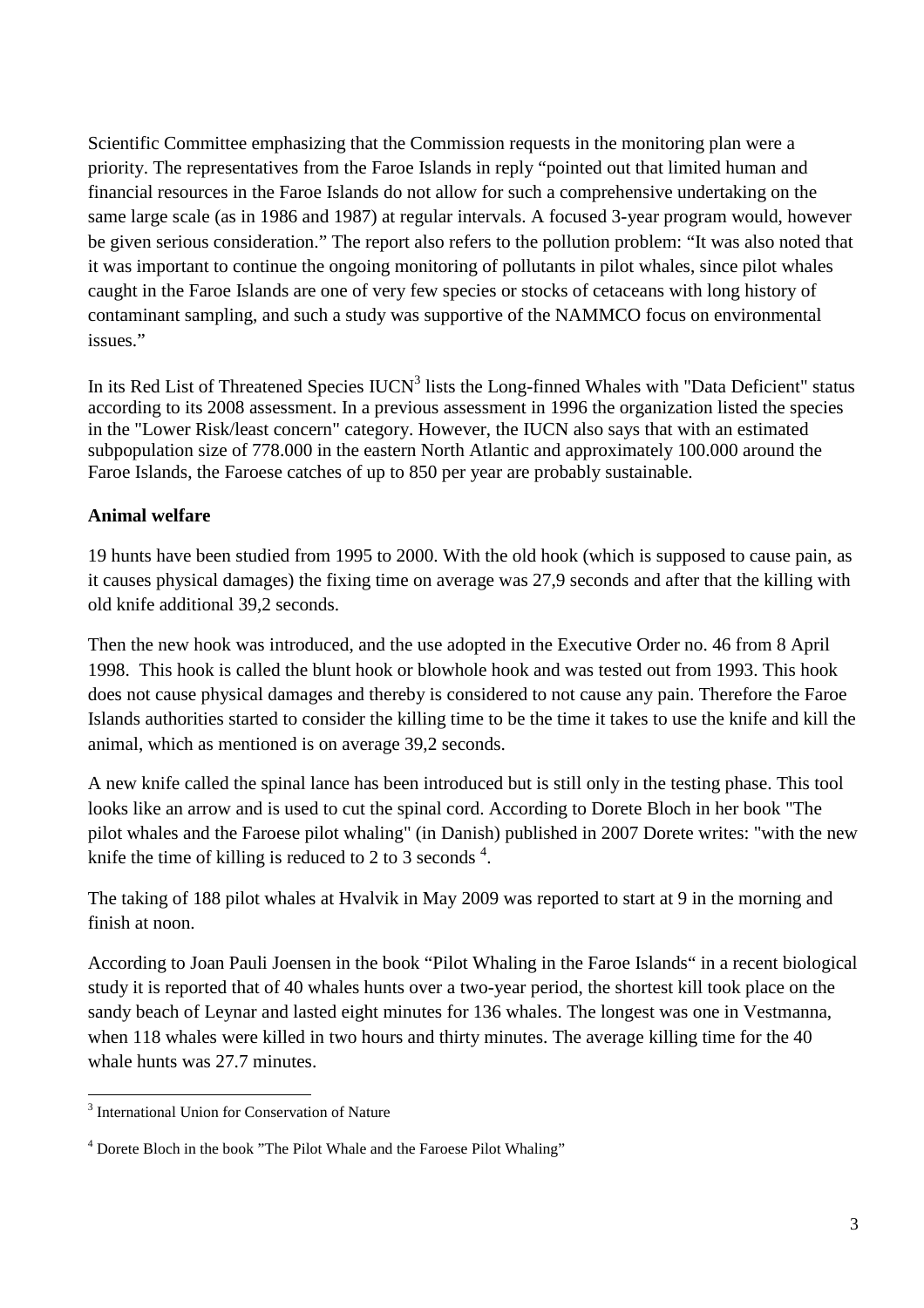The Faroese view that killing time is only from the time the spinal lance is applied to the animal is dead is challenged. However there is no doubt that the whales are under undue stress from the moment the boats surround the flock and start driving it towards the sandy beach where the killing is to take place.

The fact that the peak season for the hunts coincide with the time of breeding poses yet one more animal welfare problem.

#### **Pilot whaling in the Faroe Islands**

Data from the hunts are available from 1584 to this time and is the oldest existing hunting statistics. From 1584 to 2007 a total of 256.912 pilot whales have been taken. The largest number ever taken was in 1941, where 4.480 pilot whales were taken. In Annex 1 to the report numbers of pilot whales and white sided dolphins taken in most recent years are listed. Over time there have been periods where none or almost no pilot whales have been taken. However over recent years there is decline in numbers taken.

| <b>Time</b>  |       | No of schools No of pilot whales | Skin (see explanation under<br><b>Historic background below)</b> |
|--------------|-------|----------------------------------|------------------------------------------------------------------|
| 1709-1950    | 1.195 | 178.259                          | 1.360.160                                                        |
| 1951-1960    | 122   | 18.772                           | 99.102                                                           |
| 1961-1970    | 130   | 15.784                           | 79.588                                                           |
| 1971-1980    | 85    | 11.311                           | 69.026                                                           |
| 1981-1990    | 176   | 18.806                           | 108.714                                                          |
| 1991-2000    | 101   | 9.212                            | 66.284                                                           |
| 2001         | 11    | 918                              | 7.447                                                            |
| 2002         | 10    | 626                              | 4.263                                                            |
| 2003         | 5     | 503                              | 3.968                                                            |
| 2004         | 9     | 1.010                            | 8.276                                                            |
| <b>Total</b> | 1.844 | 255.165                          | 1.806.828                                                        |

Statistics, source: wikipedia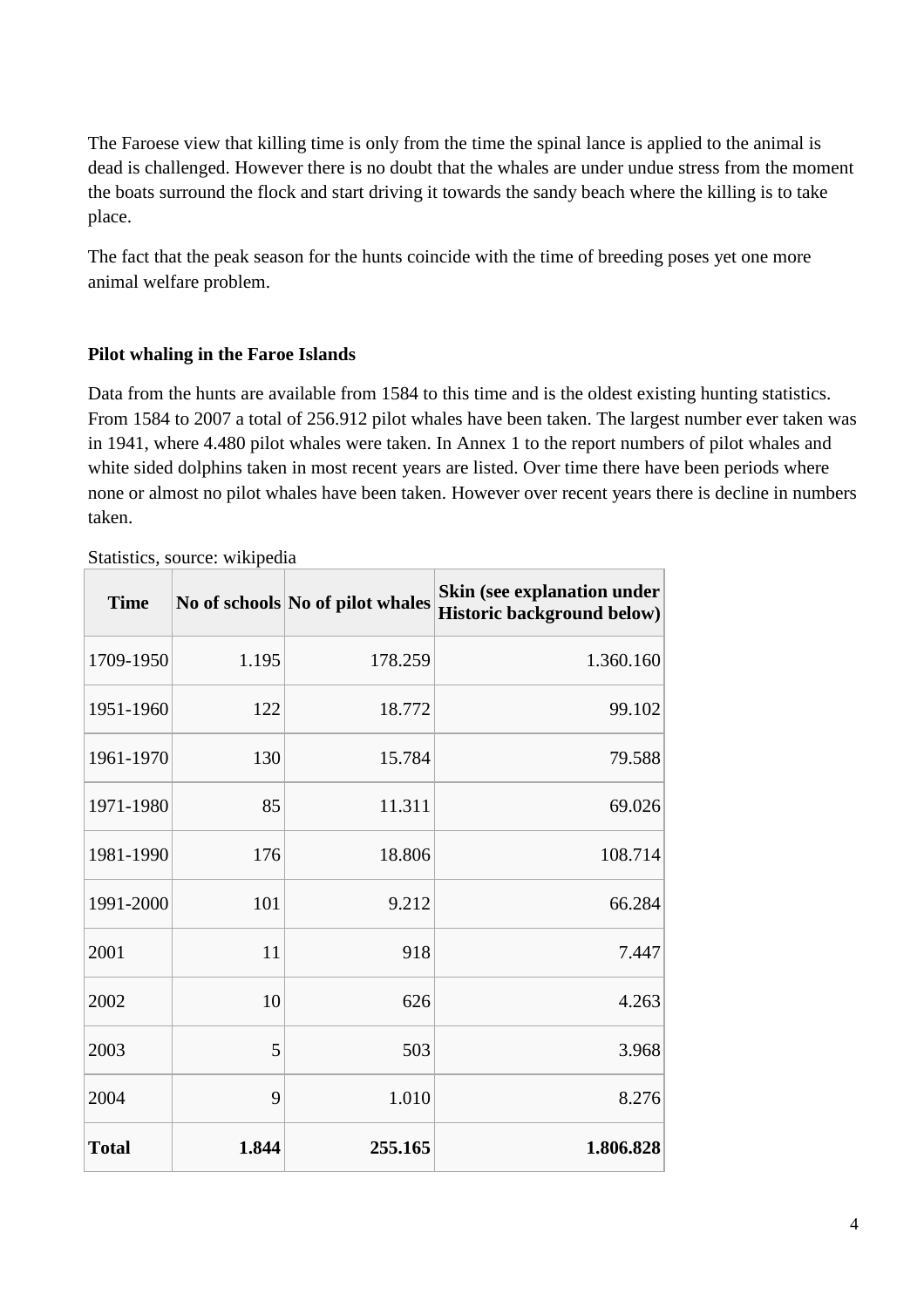The report from NAMMCO meeting 3-4 September 2008 in relation to the Faroe Islands pilot whaling "noted that there had been no catches or pilot whale drives at all so far in 2008, although there have been several off-shore observations of large schools in the area during the year."

Since 1832, the Faroe Islands have been divided into several whaling districts though there is reason to believe, that these districts already existed in some form prior to this date. These whaling districts are the basis for the distribution of the meat and blubber of the pilot whales caught. The catch is distributed in such a way that all the residents of the whaling district are given the same amount of the catch, regardless of whether or not they took part in the hunt. The hunt thereby is entirely noncommercial.

Before the enactment of home-rule in 1948, the Danish governor had the highest responsibility of supervising a pilot whale hunt. Today, supervision is the responsibility of the Faroese government. The government is charged with ensuring that the Pilot whaling regulations are respected and otherwise answer for preparations. In practice, this means that it is the local legislative representative, who holds the highest command in a pilot whale hunt. It is his responsibility to both supervise the hunt and to distribute the catch.

## **Whaling bays**

 $\overline{a}$ 

As of now 23 whaling bays with sandy beaches are approved as places where pilot whales can be driven ashore.

These are Svinøy, Hvannasund, Haraldssund, Klaksvig, Fuglafjørdur, Gøta (north and south), Nordskali, Oyrarbakka, Tjørnuvik, Hvalvik, Leynar, Vestmanna, Torshavn (at Sandagerdi), Sandvagur, Midvagur, Bøur, Sandur, Husavik, Hvalba, Trongisvagur, Øravik, Famjin and Vagur. Information on those visited by the team is found in annex 3 to this report.

# **Historic background for measuring the catch of pilot whales<sup>5</sup>**

Males are measured as  $\frac{1}{4}$  to 26 skins and females  $\frac{1}{4}$  to 14 skins.

A research 1986-1988 showed that one skin on average weighs 72 kg with 38 kg being meat and 34 kg blubber. An average pilot whale contributes 9.4 skins for a male and 5.4 skins for a female. In 1832 a wooden stick, grindamát, was introduced and used for measuring the whales that had been taken.

<sup>&</sup>lt;sup>5</sup> Dorete Bloch in the book "The Pilot Whale and the Faroese Pilot Whaling" and Heini Madsen in "Pilot Whale and the Pilot Whaling"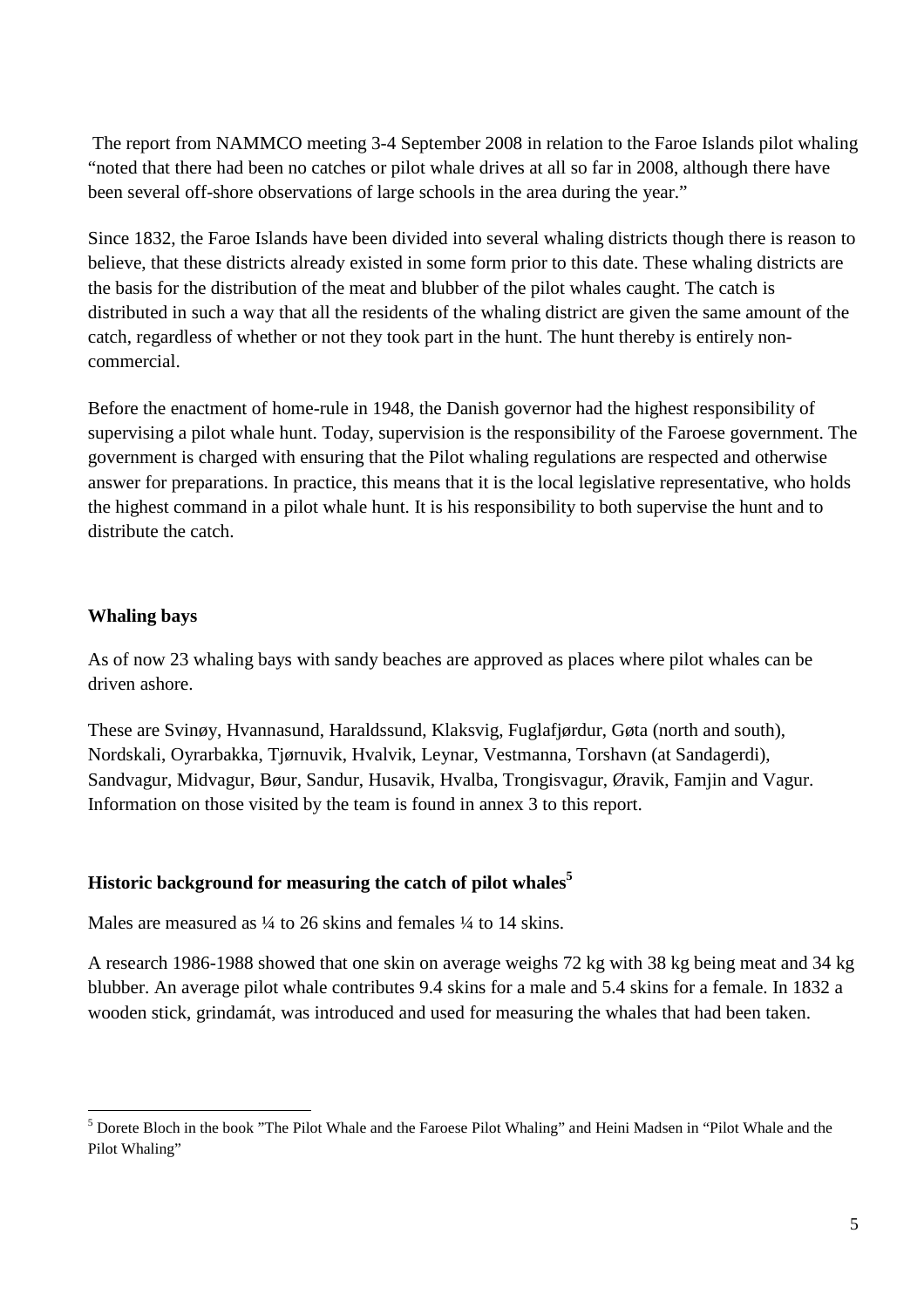Measurement was from eye to anus:

3 alen was estimated as 2 skins 4 alen was estimated as 10 skins 5 alen was estimated as 20 skins 6 alen was estimated as 35 skins

On average 54% of the whale can be eaten as meat and blubber and on the biggest whales this can be up to 60% of the total weight.

## **Meat and other edible products**

The Danish Parliament group on European issues on the  $25<sup>th</sup>$  February 2009 asked the Minister of Foreign Affairs which socioeconomic role the catching of whales has in the Faroe Island and what the socioeconomic and administrative consequences would be in case IWC was to regulate all whaling undertaken by its member countries.

In a letter dated  $26<sup>th</sup>$  March 2009 Jónas K. Thomsen on behalf of the Faroese authorities explains:

"The economy of the Faroe Islands is overwhelmingly dependent on the sustainable use of marine resources, with commercial fisheries being the main industry.

Pilot whales and other small whales are utilised for food in the Faroe Islands and represent one of very few local sources of meat. Both the meat and blubber of pilot whales have for centuries been a staple part of the national diet. Whale drives are fully regulated by law and regulations and catches are shared on a community basis among the participants in a whale drive and residents of the local district where the whales are landed. The annual average catch of up to 900 whales<sup>6</sup> is roughly equivalent to 500 tonnes of meat and blubber, which is some 30% of all meat produced locally in the Faroe Islands."

The Danish Minister of Foreign Affairs in his reply wrote:

"The Faroese Authorities by providing the answer related to small cetaceans, thereby do not take any position in relation to the IWC7 question" (as to whether the small cetaceans should be covered by IWC)

Information has been supplied by the Faroese Home Rule Authority, "that during the five year period (2004-2008) of whaling the following amounts of edible meat has been obtained (the amounts are given with some uncertainty and does not include blubber)".

| Year               | 2004 | 2005          | 2006         | 2007 | 2008 |
|--------------------|------|---------------|--------------|------|------|
| Tonnage of<br>meat | 314  | $\circ$<br>03 | つ こ 1<br>2J1 | 210  |      |
|                    |      |               |              |      |      |

<sup>6</sup> This number contains not only pilot whales but also other smaller species of whales

<sup>7</sup> International Whaling Commission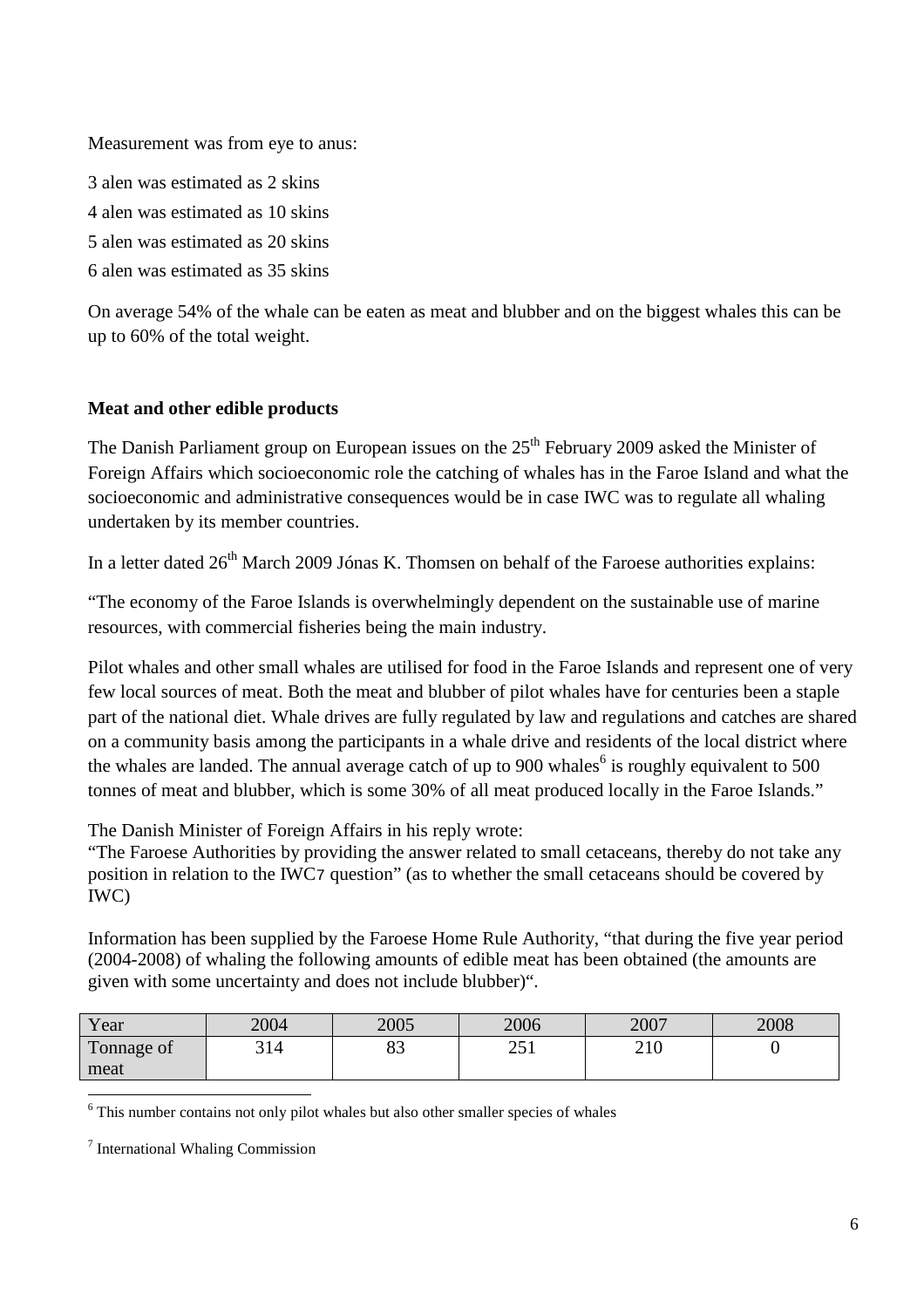#### **Legal and illegal imports to Denmark**

Under a special exemption clause, import of pilot whale meat and blubber is allowed to Denmark for non-commercial purposes. Private people can import for their own consumption. The Faroese Society in Denmark in addition imports meat and blubber, which is used during celebrations for the members of the society.

These imports in recent years are as follows:

|              | $2004$ : 180 kg $(1$ transaction)                                |
|--------------|------------------------------------------------------------------|
|              | $2005$ : 60 kg (1 transaction)                                   |
|              | $2006: 120 \text{ kg}$ (1 transaction)                           |
| $2007:$ none |                                                                  |
|              | 2008: 150 kg (2 transactions of 100 kg and 50 kg respectively)   |
|              | In addition import of tissue for scientific purposes is allowed. |

The Danish Customs overlooking arrivals by sea from Faroe Islands to Denmark (Esbjerg) and from Faroe Islands by one route by air to Denmark (Billund) report the below seizures of whale products. These products in 2007- early 2009 arrived without CITES documentation. Spring 2009 the Danish CITES Authority instructed the Danish customs that CITES permits were not anymore required due to changed EU legislation. Note that the seizures as mentioned are from only two border stations towards Faroe Islands and furthermore derives from only a few occasional checks.

#### **Seizures**

#### **2007:**

| 08.01 | $0,53$ kg meat                  |
|-------|---------------------------------|
| 19.06 | 3,4 kg dried meat and blubber   |
| 21.06 | $0,150$ kg blubber              |
| 02.07 | 6,39 kg meat and blubber        |
| 04.07 | 3,9 kg meat and blubber         |
| 14.07 | 0,960 kg dried meat and blubber |
| 13.08 | 1,88 kg meat                    |
| 07.10 | 1,7 kg meat                     |

#### **2008:**

| 30.03 | 2,87 kg meat and bluber |
|-------|-------------------------|
| 09.05 | 1,7 kg blubber          |
| 28.06 | 1 kg meat               |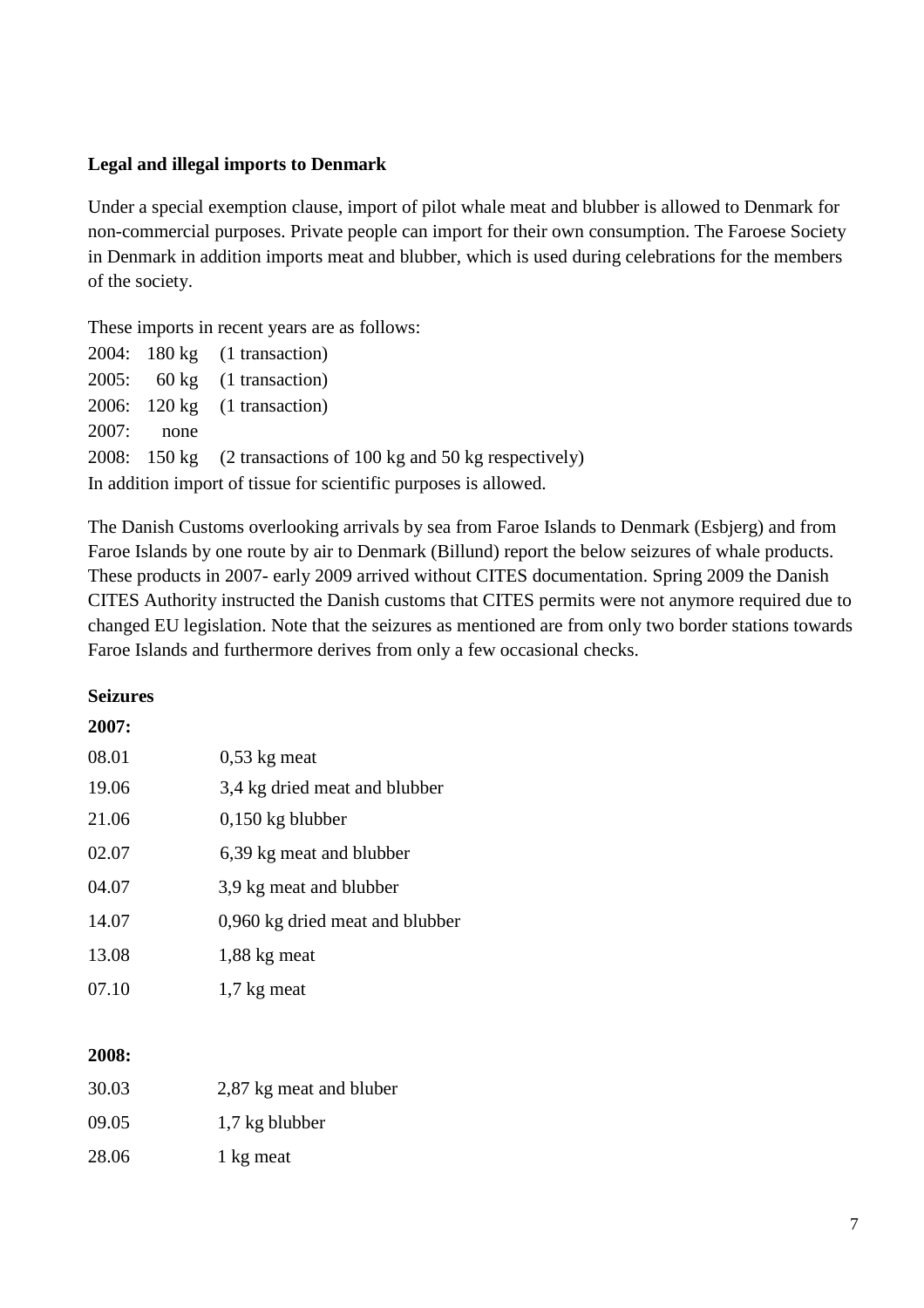| 14.07 | 2.87 kg meat and blubber    |
|-------|-----------------------------|
| 26.07 | 1,6 kg salted blubber       |
| 31.07 | $2,28$ kg meat              |
| 14.08 | 3 kg dried meat and blubber |
| 06.09 | $1,7$ kg meat               |

# **2009**

| 14.03 | $0,8$ kg dried meat |
|-------|---------------------|
| 14.03 | 2,5 kg blubber      |

The new rules on imports are based on EU Commission Regulation (EF) no. 206/2009 of  $5<sup>th</sup>$  March 2009 on imports to the Community of shipments of animal products to be used for private consumption and amendment to regulation (EF) no. 13/2004. According to these new EU rules whale products for private consumption can be imported from Faroe Islands to Denmark without restrictions.

# **Imports of whale meat to Faroe Islands**

In the article "Whaling Delivered Millions" in IcelandReview - Reykjavik, Iceland,

http://icelandrevie w.com/icelandreview/daily\_news/?cat\_ id=29314&ew\_0\_a\_id=319823

The former Fisheries Minister Gudfinnsson on the  $12<sup>th</sup>$  of February 2009 explains that 900 kilos of minke whale meat had been sold to the Faroe Islands for ISK 700,000 (USD 6,000, EUR 5,000).

In a reply to the Danish Parliament June 2009 the Faroese Authorities, however informs that the meat had not been imported, since Iceland does not have the by the Faroese Authorities and EU required health certification.

According to statistical information from Norway in 2003 a total of 8.345 kg of whale meat was exported to Faroe Island. The export had a value of around US\$ 66-500 or around US\$ 8 /kg. In April 2009 a shipment of 720 kg and a value of US\$ 5.800 was send to Faroe Island from Norway. Statistical information from Faroe Islands confirms that 695 kg was imported.

Before the exports from Norway started the Norwegian and Danish Authorities corresponded to agree that such trade would not be in breach of CITES (Convention on International Trade in Endangered Species of Wild Flora and Fauna). The translation of the correspondence is attached as annex 2 to the report.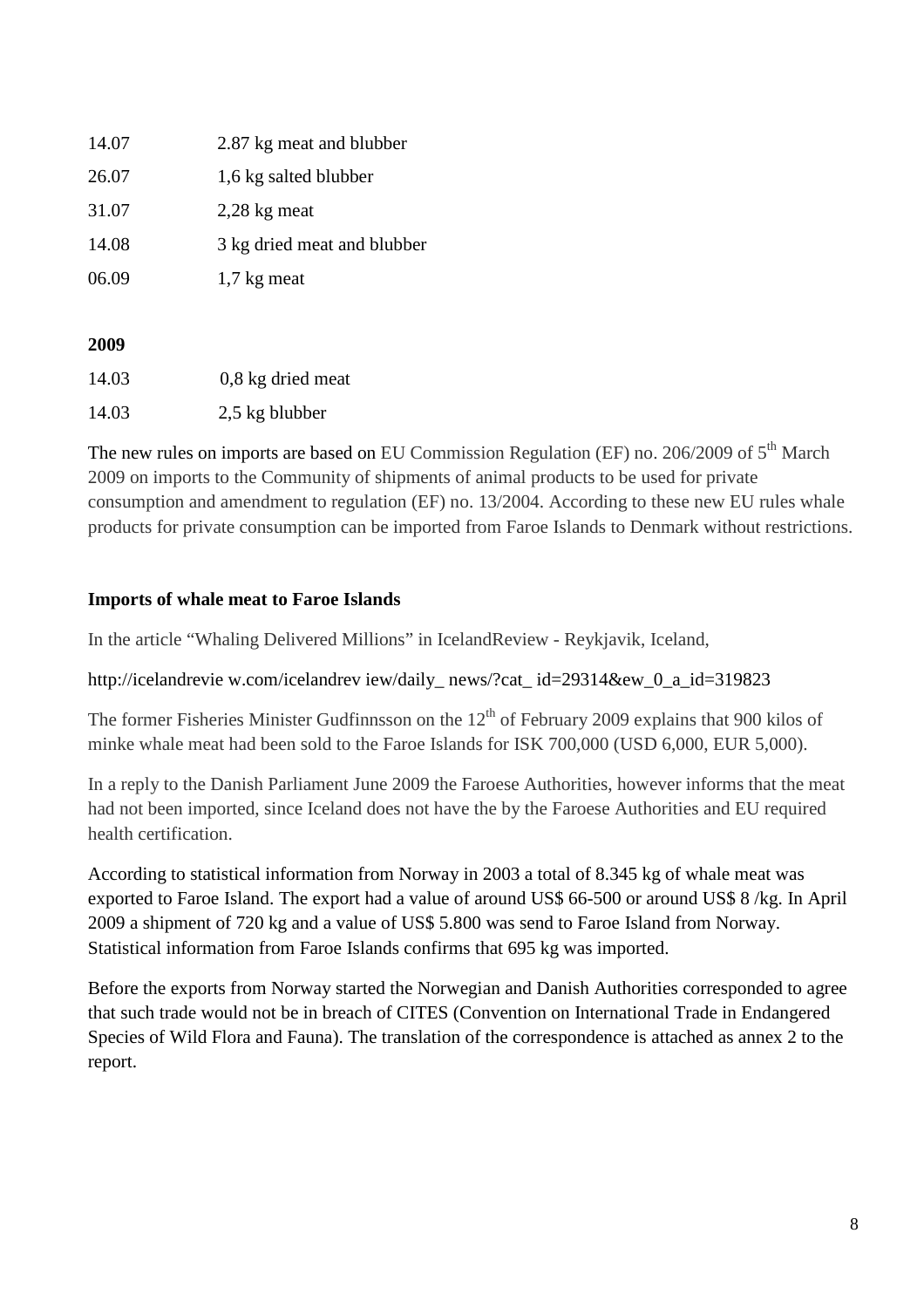## **Faroe Islands and IWC**

#### **1) Commercial whaling in Faroe Islands**

Faroe Islands has a long history of commercial whaling for large whales. At first people from Faroe Islands worked onboard whaling ships of other nations, primarily Norway. From 1894 however the whaling was undertaken based in Faroe Islands. The most important recorded catch was in 1949 when 50 sperm whales were caught in Nolsoyarfjord, and the best catch year was in 1909 when 773 large whales were taken. In 1901 it is reported that 8 blue whales were taken during June and July and that year also 1 sei whale and 19 fin whales were taken.

The whaling station in vid Áir functioned until the end of the 1960's. In 2007 a plan was launched for developing the former whaling station into a museum.

The commercial whaling of fin whales was continued after the IWC in 1976 had decided on a 0 quota. The population of fin whales in the North Atlantic at that time had been reduced to 10% of its original size.

Faroe Islands caught 1 fin whale in 1977, 7 in 1978 and 11 in 1979. When the IWC urged Faroe Islands/Denmark to stop the whaling, a proposal for a scientific project was submitted to IWC in 1981, but the IWC Scientific Committee did not approve the project proposal. Never the less The Faroe Islands continued the whaling and took an additional 13 fin whales in the period 1981 to 1984.

#### **2) IWC and small cetaceans**

Faroese Islands Authorities have taken the position that the Whaling Commission, IWC, should not include questions related to small cetaceans. The Home rule authority has had this position during many years and does not intend to change its position. The Ministry of Foreign Affairs in Denmark has agreed to this position, and has on behalf of Faroese Islands and Greenland taken it forward at the IWC meetings.

Faroe Islands cooperate with its neighbours in relation to research and management of marine mammals in the North Atlantic. The cooperation takes place in the organisation NAMMCO, which besides Faroese has Norway, Iceland and Greenland as members. More information can be found on www.nammco.no

#### **CITES and the Faroe Islands**

Denmark became a Party to CITES in October 1977. When ratifying Denmark informed the CITES Depositary government (Switzerland) that CITES would become applicable to Faroe Islands only when relevant legislation had come in place there. Denmark also ensured that this would not cause any practical problem since there was no CITES trade in Faroe Islands.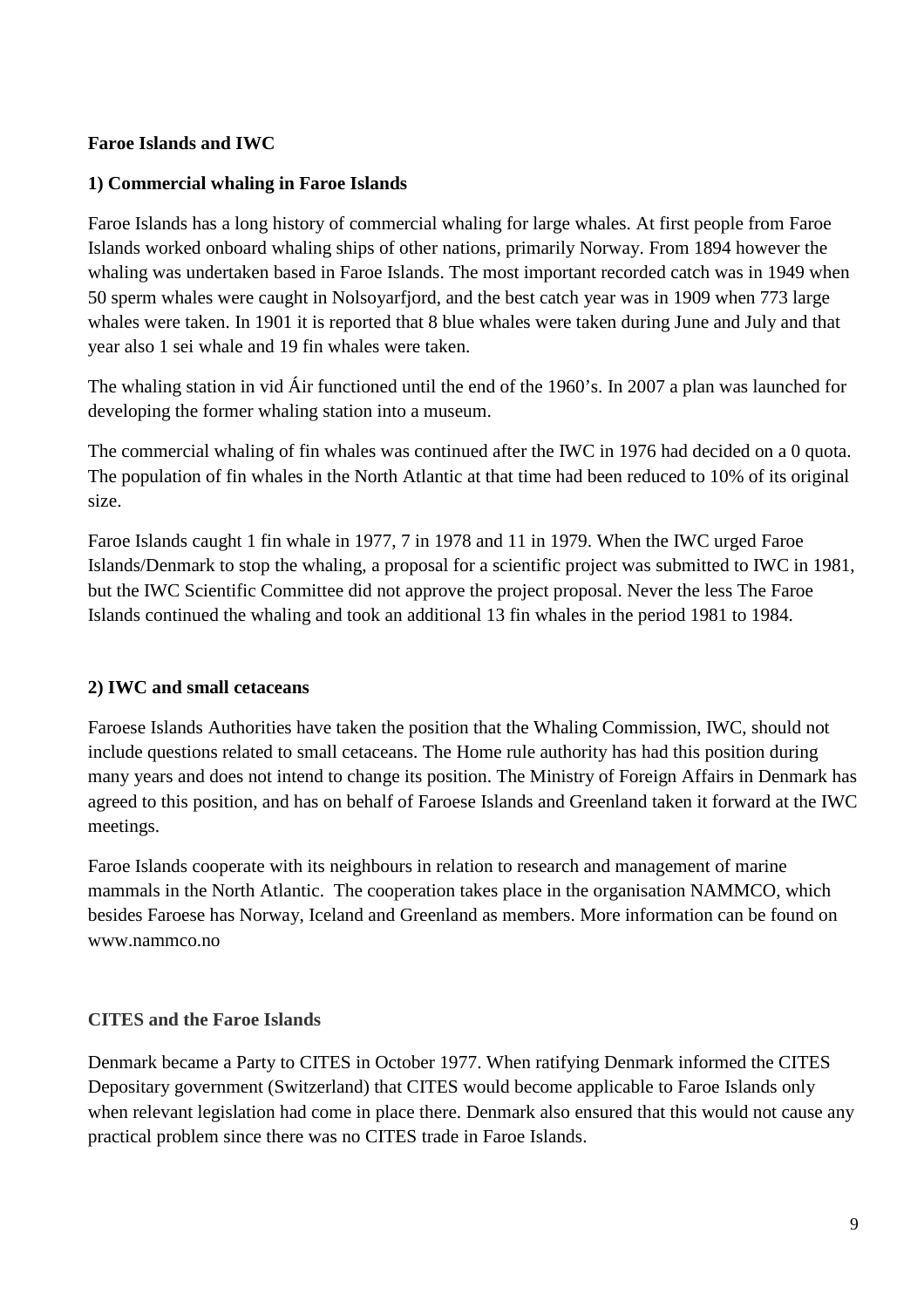For many years during the 1980's and 1990's the Danish Ministry of Environment (CITES Management Authority) each year asked Faroe Islands on their progress in putting legislation in place, but no progress was reported.

As time has passed it has become clear that Faroe Islands does not intend to make legislation implementing and enforcing CITES. The Faroese authorities have confirmed the position and add that they do not see that CITES can contribute anything positive for the Faroe Islands.

Further to that it is clear that also the Danish CITES Management Authority has not been able to ensure Faroese implementation and enforcement.

As mentioned earlier in this report, in 2003 Faroese imported from Norway a total of around 9 tons Minke Whale meat from Norway. This species, Baleanoptera acutorostrata, has been on CITES Appendix I, from 1986 when it by the Whaling Commission came under the moratorium and all commercial hunting was stopped. Norway continues the hunting in spite of the moratorium and took a reservation against Appendix I listing under CITES. Therefore Norway was able to export the meat to Faroe Islands after issuing a CITES permit according to the rules applying to CITES Appendix II.

Denmark has no reservation and therefore the import of appendix I meat should not be allowed. However since Faroe Islands has still no CITES legislation in place (more than 30 years after Denmark ratified CITES), the Home Rule Authority in Faroe Islands just accepted the Norwegian CITES export permit for the commercial transaction.

The CITES Secretariat has advised that Faroe Islands is part of the Danish ratification and therefore CITES Appendix I rules apply.

It should be noted that Faroe Islands is not part of EU and the EU Regulations on Wildlife trade, which implements and enforce CITES in the EU do not apply to the Faroe Islands.

#### **Local consumption of whale meat**

#### **Cooking Books**

Though small Faroe Islands publishes books in Faroese language. During the teams visit four such cooking books were found in H.N. Jacobsens Bookshop in Torshavn. In each book a recipe on how to prepare a meal from pilot whale meat was found.

In the book Okkara kokkur (by Gudmundur Gudmundsson, Bokadeid Føroya Lærerafelags 2002, ISBN 99918-1-332-2) the recipe covers how to prepare pilot whale steaks in sherry sauce.

Other Cooking books are: Gódarad, Jonhild Henriksen, 2004 Maturin, Sigrid Dalsgaard Døgurdavokin, Maria Vilhelm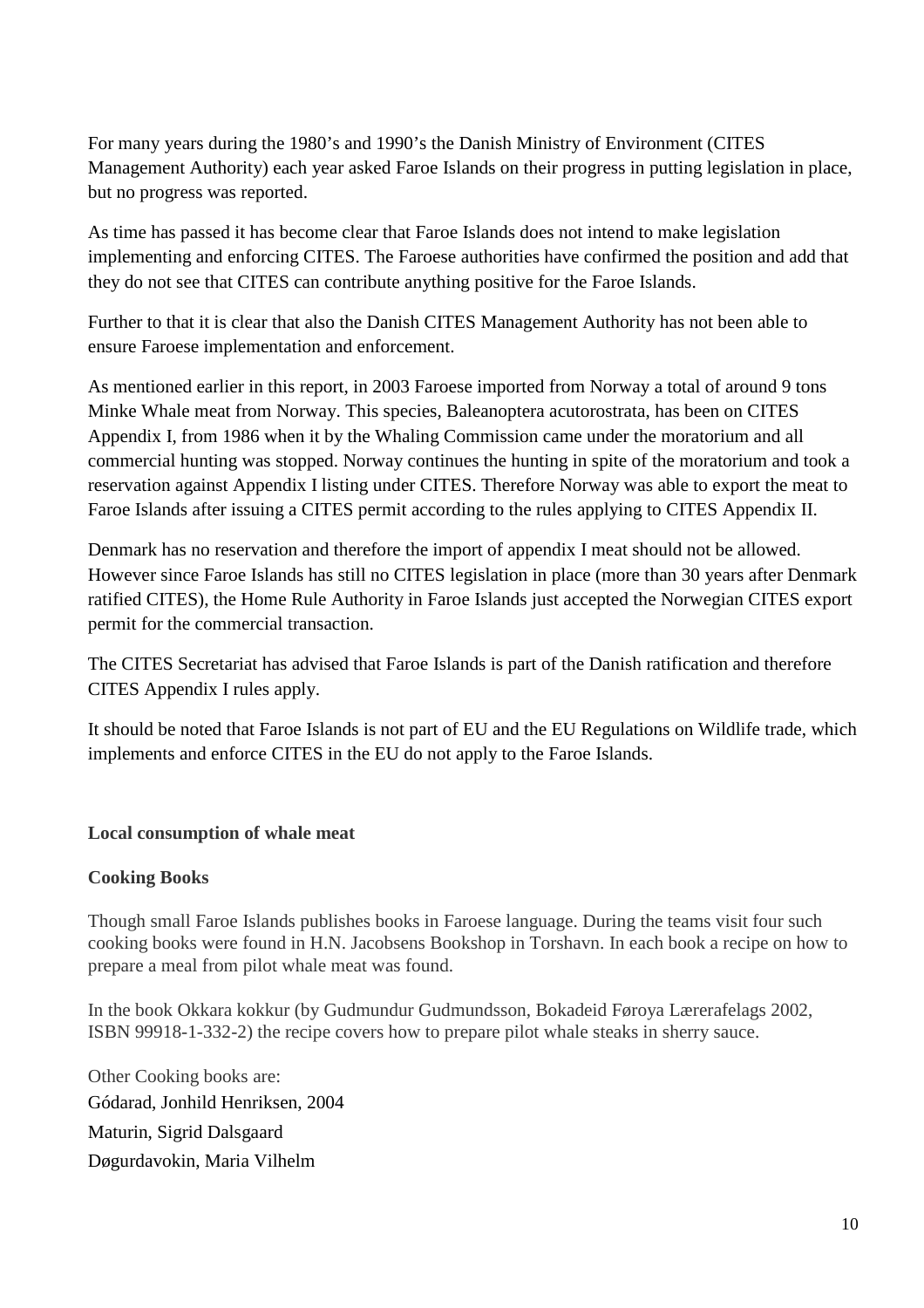In some of the books on whaling recipes can also be found. Dorete Bloch in the book "The Pilot Whale and Pilot Whaling" mentions that the meat has high nutritional value with a content of 25% protein, and is rich in iron, A and B vitamins. In addition the fat in the blubber is of high value because of the relatively high amount of poly-unsaturated compared to saturated fat.

## **Restaurants**

#### *Vagar airport hotel*

In articles about Faroe Islands it has been mentioned that the hotel restaurant serves specialities including pilot whale meat. The dish was not to be found on the menu but the staff when asked informed that some times the dish has been on the menu, but is getting rare now. The pilot meat has been served either wind dried as starter or boiled with onions and stewed potatoes.

By email dated 13th August 2009 the hotel confirms that pilot meat is not on the menu and that it has not been for long.

## *Hotel F***ø***royar*

This 4 star hotel has a 4 star restaurant "Glasstovan", which is known to serve Faroese traditional dishes. During its visit the team found that whale meat was offered as starter on the menu.

By email dated the 13th August 2009 the Managing Director of the hotel confirms that the restaurant offers three small slices of dried pilot whales meat as a starter. He adds that like it in Japan is possible to buy polluted fish meat, their restaurant has chosen to offer this dish to represent something which for long has been a tradition in Faroe Islands. He continues by writing that catching pilot whales still is legal and that the health authorities has recommended that the Faroese people do not eat whale meat because of the high content of mercury in the meat and the organic contamination in the blubber. He adds that the recommendation is not a problem for foreign visitors, as they only rarely eat whale meat. He ends by mentioning that the hotel does not want to negatively damage its own or the Faroe Islands international reputation, but on the contrary the menu offered gives an opportunity to taste the past and present Faroe Islands.

# *Gjáargardur*

In the travel section of the Danish Newspaper ...24 timer" the 6th of August Anne Sophie Teglborg writes about ,, The nature pearl in the North Atlantic" and refers to the Faroe Islands as the most unspoiled island group in the world. A headline of one paragraph in the article reads: "Whales and mercury". Under the headline it is further written: " The yearly pilot whale is coming to an end and the dried meat will soon be a thing of the past. The pollution of the seas of the world has resulted in mecury accumulating in the large animals, and the faroese people are advised not to put their favorite dish on the menu. Locally some people however have not taken note of the recommendation. The tradtional dish can therefore still be enjoyed in the small village Gjógv, located 67 km from the capital. This 400 year old village is located at a coast with high cliffs bordering the sea...."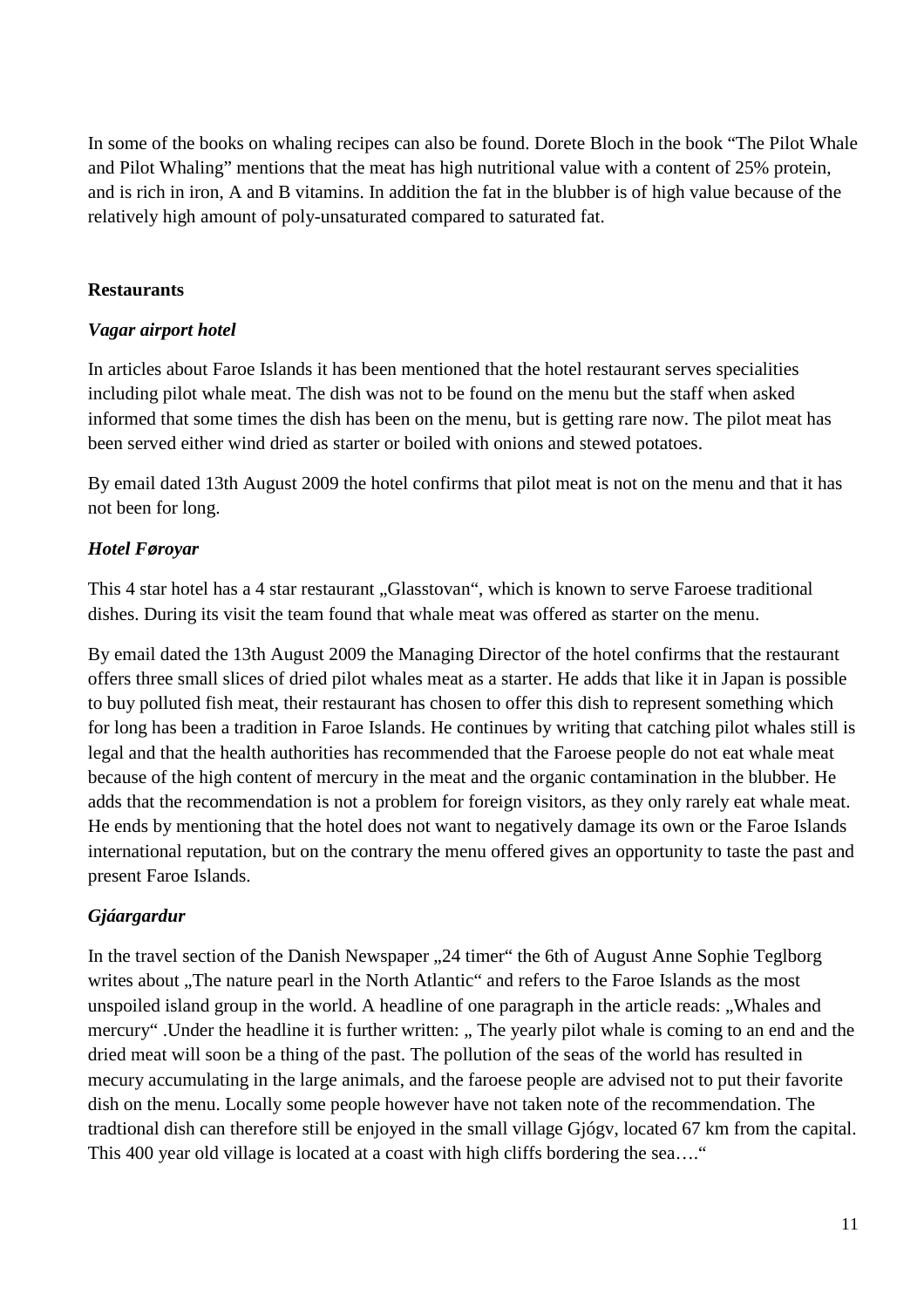#### **Personal quotes from people the team met during its visit**

It is clear to the team that the public is aware of the warning issued by the State Doctor August 2008 whereby he notify that due to contamination pilot whale meat should not anymore be used for human consumption see Annex 5.

Following quotes represents well the view of the public:

"Back when discovering that there are health problems in relation to pregnant women eating whale meat, there was quite a lot of information spread on this issue. However it seems that now no particular information is given, it is just something that is known and whereby pregnant women refrain from eating the whale meat."

"The Faroese people are not quite in agreement with the research conclusions and there are good reasons for this. When the State Doctor say to a child who is participating in the study, that he should not eat pilot whale meat, because he has high content of mercury, and the mother then replies that he never ate pilot whale as he does not like it, then it is difficult to take the research seriously. I know this mother and the child very well".

"My wife does not eat pilot meat and therefore I also do not eat it"

"Everyone here knows that the pilot meat is contaminated and young people as well as women do not want to consume this meat".

# **Opinion poll in Denmark**

To get an impression of how the pilot whaling in Faroe Islands is viewed outside Faroe Islands and in particular in Denmark, an opinion poll was undertaken by the independent company **Nielsen** in August 2009**.** A poll in Denmark, where people tend to defend Faroe Islands, because all are part of the Danish Kingdom, could be expected to be very forgiving in attitude. From previous polls it is known that only 3% of the Danes support commercial whaling. At times certain government civil servants have expressed that if the question was about the Faroese whaling only 3% would be against. The poll however shows that the number of Danes against the pilot whaling is around 50% (see Annex 4).

# **Reference list**

Helgi Jaconsen, "Hvalurin er mín" Ritstarv 2007, ISBN 978-99918-816-0-7

Jóan Pauli Joensen, "Pilot whaling in the Faroe Islands", frodskapur, Tórshavn 2009, ISBN 978- 99918-65-25-6

Heini Madsen, "Grind Færøernes hvalfangst" Skúvanes, Vadum 1992, ISBN 87-983134-4-4 Dorete Bloch, "Færøernes grindefangst", Føroya Náttúrugripasavn 2007, Tórshavn

Dorete Bloch, "Grindehvalen og Færøernes Grindefangst", H.J.Jacobsens Bókahandil 2007, Tórshavn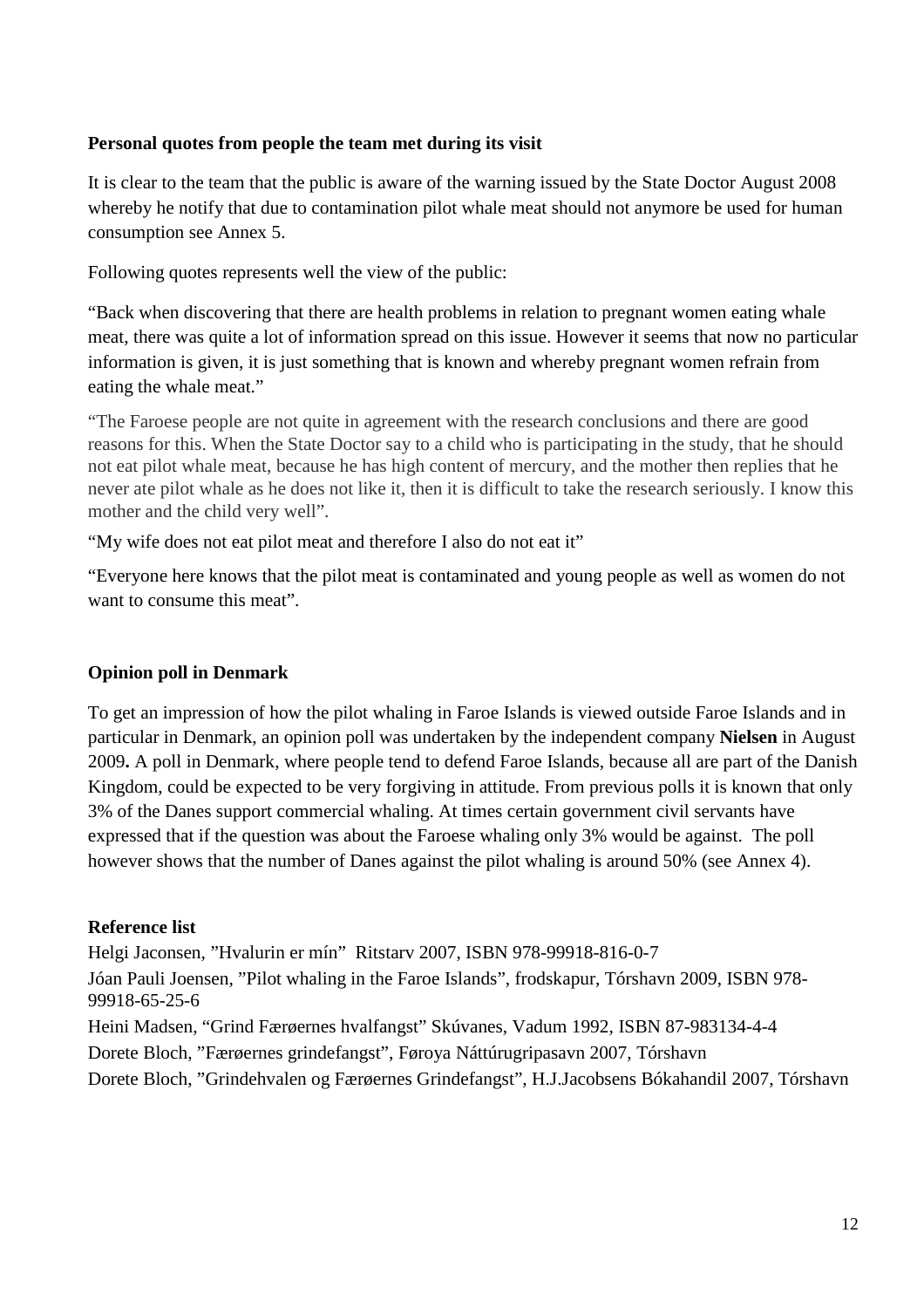# **ANNEX 1 CETACEANS TAKEN PER YEAR 1978 to 2009**

| <b>YEAR</b> | PILOT WHALES     | <b>WHITESIDED</b>        |
|-------------|------------------|--------------------------|
|             |                  | <b>DOLPHINS</b>          |
|             |                  | (Info from 1996 onwards) |
| 1978        | 1192             |                          |
| 1979        | 1674             |                          |
| 1980        | 2775             |                          |
| 1981        | 2909             |                          |
| 1982        | 2649             |                          |
| 1983        | 1685             |                          |
| 1984        | 1926             |                          |
| 1985        | 2596             |                          |
| 1986        | 1676             |                          |
| 1987        | 1450             |                          |
| 1988        | 1738             |                          |
| 1989        | 1260             |                          |
| 1990        | 917              |                          |
| 1991        | 722              |                          |
| 1992        | 1572             |                          |
| 1993        | 808              |                          |
| 1994        | 1201             |                          |
| 1995        | 228              |                          |
| 1996        | 1524             | 357                      |
| 1997        | 1162             | 350                      |
| 1998        | 815              | 438                      |
| 1999        | 608              | $\boldsymbol{0}$         |
| 2000        | 572              | 265                      |
| 2001        | 918              | 546                      |
| 2002        | 626              | 773                      |
| 2003        | 503              | 186                      |
| 2004        | 1010             | 333                      |
| 2005        | 302              | 312                      |
| 2006        | 856              | 617                      |
| 2007        | 633              | $\boldsymbol{0}$         |
| 2008        | $\boldsymbol{0}$ | $\mathbf{1}$             |
| 2009        | 310              | 174                      |
|             |                  |                          |

In addition to the mentioned species there is occasional take of some (less than 10) Bottle Nosed Whales, Bottle Nosed Dolphins and Harbour Porpoise.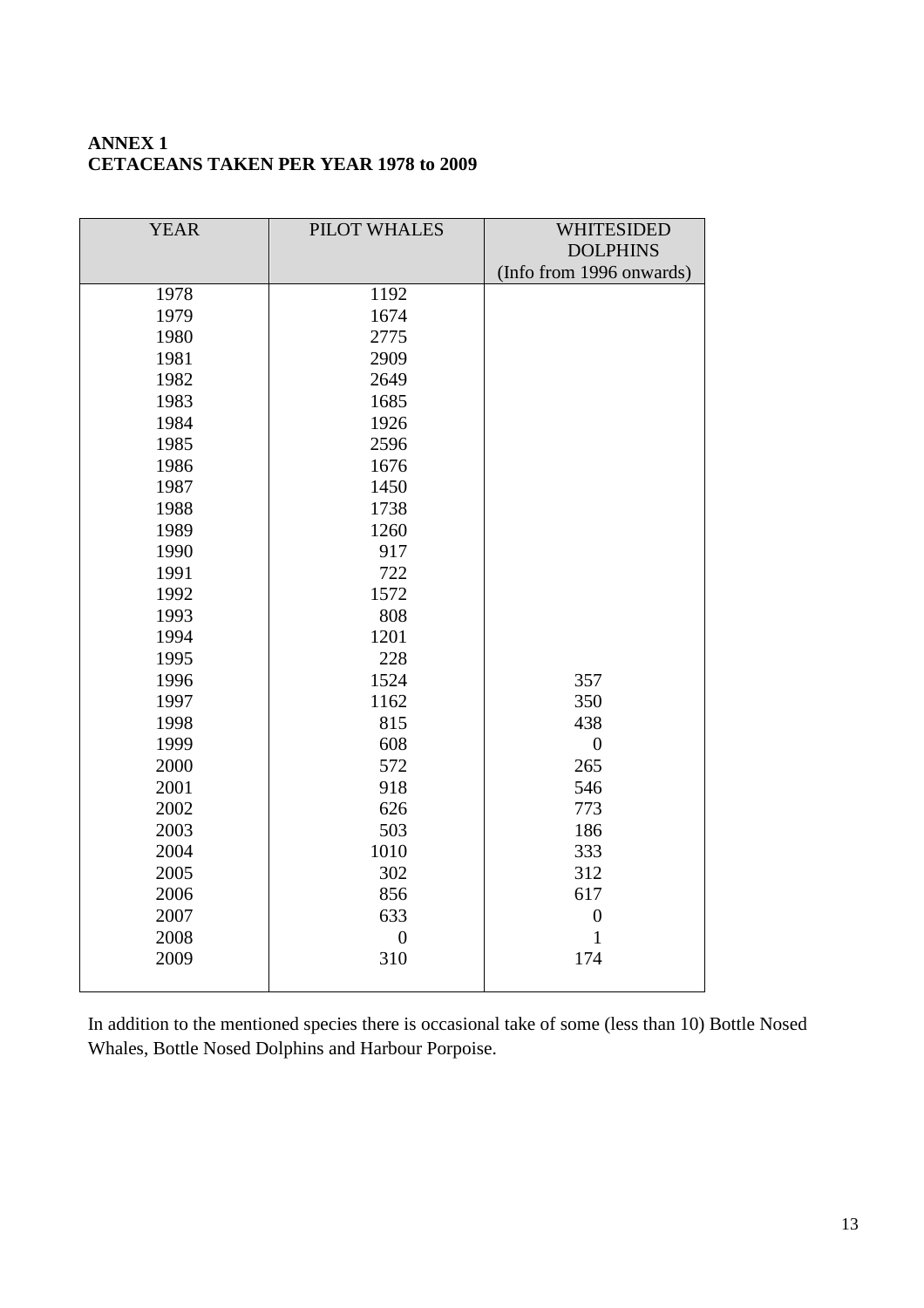# **ANNEX 2**

# **TRANSLATIONS documents related to the export of whale meat from Norway to Faroe Islands**

## **Letter from the Norwegian Embassy in Copenhagen dated 16 January 2003**

The Norwegian Embassy has the honour to contact the Ministry of Foreign Affairs in relation to the following matter:

The Norwegian authorities has through the Order on Regulation of export on Minke Whale meat dated 29 June 2001 opened the option for export of Minke whale meat when the country of destination is not obliged to treat Minke Whale according to Appendix I of the Convention on International Trade in Endangered fauna and flora (CITES).

In relation to the Danish ratification of CITES the 26 July 1977, which was passed to the Parties by the depositary notification of 29 August 1977, a declaration was made to the effect that the Convention should not be implemented in the Faroese until the necessary Faroese legislation had been passed, something which was expected to happen in the nearest future. Any new notification which clarifies the implementation of CITES in relation to the Faroese has not afterwards been noted, and the other Parties therefore are to take into account the original declaration.

Since the Faroese are being considered as a possible export market for Norwegian Minke whale products, a written confirmation is requested, to the effect that the Faroese still are covered by the Danish declaration passed to the Parties in the form of the depositary notification of 29 August 1977 and thereby CITES does not apply for the Faroese.

The Embassy requests a quick answer, thanking in advance the Ministry of Foreign Affairs for its kind assistance.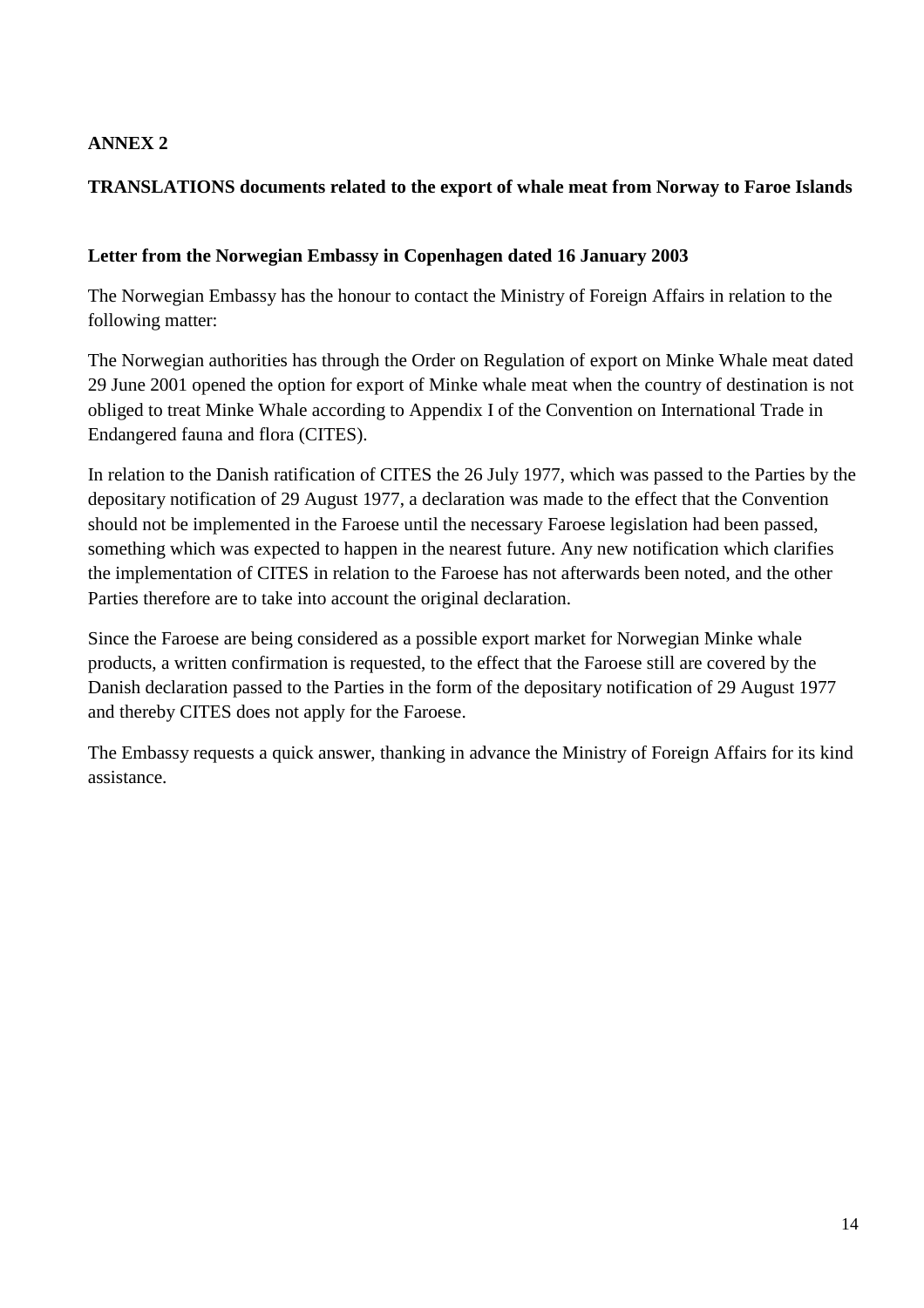## **Verbal Note 13 March 2003 from Danish Ministry of Foreign Affairs**

The Ministry of Foreign Affairs has the honour to accept receiving verbal note 5/03 199900226-373.20 of 16 January 2003 regarding the application of CITES in the Faroese.

In reply to this the Ministry of Foreign Affairs informs that the declaration, which Denmark gave in 1977 when depositing the instrument of ratification, still applies whereby the Convention will be implemented in Faroese only when the Faroese authorities have passed the necessary legislation. It can thereby be confirmed that CITES for the time being is not implemented in the Faroese.

# **NOTE from Danish Ministry of Foreign Affairs on Norwegian export of Minke whale meat to the Faroese, 13 March 2003**

- 1. The Norwegian Embassy has by Note no. 5/03 of 16 January 2003 requested a confirmation, that the implementation of CITES in the Faroese still is covered by the Danish declaration, which was made through the Depositary Notification in 1977. The Norwegian request is based on Norway having opened up for export of Minke Whale products provided that the country of destination according to CITES is not obliged to treat Minke whale according to the rules that apply to species listed in Appendix I.
- 2. Denmark ratified in 1977 the Convention on International Trade in endangered species of wild fauna and flora- CITES the Washington -Convention. According to Article XXIII of the Convention, general reservation cannot be taken but specific reservations regarding species listed in Appendix I, II or III can be taken. When deposing the Instrument of Ratification Denmark made a declaration, that the ratification would cover the whole Kingdom of Denmark, but that the convention however will be implemented in the Faroese only when the Faroese authorities has passed the necessary legislation. This has never happened. Enquiries from the Agency for Forestry and Nature (Ministry of Environment) have not even been answered.

Seen in the light of a number of decisions by CITES in the recent years, especially in relation to Fish and Marine Mammals, the Faroese authorities regards CITES with increasing sceptisism. Faroese today therefore are unlikely to pass legislation, which would fully allow the implementation of CITES in the Faroese territory. In such case the Faroese would wish to make a reservation in relation to a number of whale species, including Minke whale such as Iceland, Norway and Japan.

3. The question whether the declaration given in 1977 still has the effect, that CITES does not apply to the Faroese has been discussed with the Juridical Service and Friday the 7 March 2003 among Ministry of Foreign Affairs, Ministry of State and the Agency for Forestry and Nature. It was agreed that even though the situation according to international law is unclear, the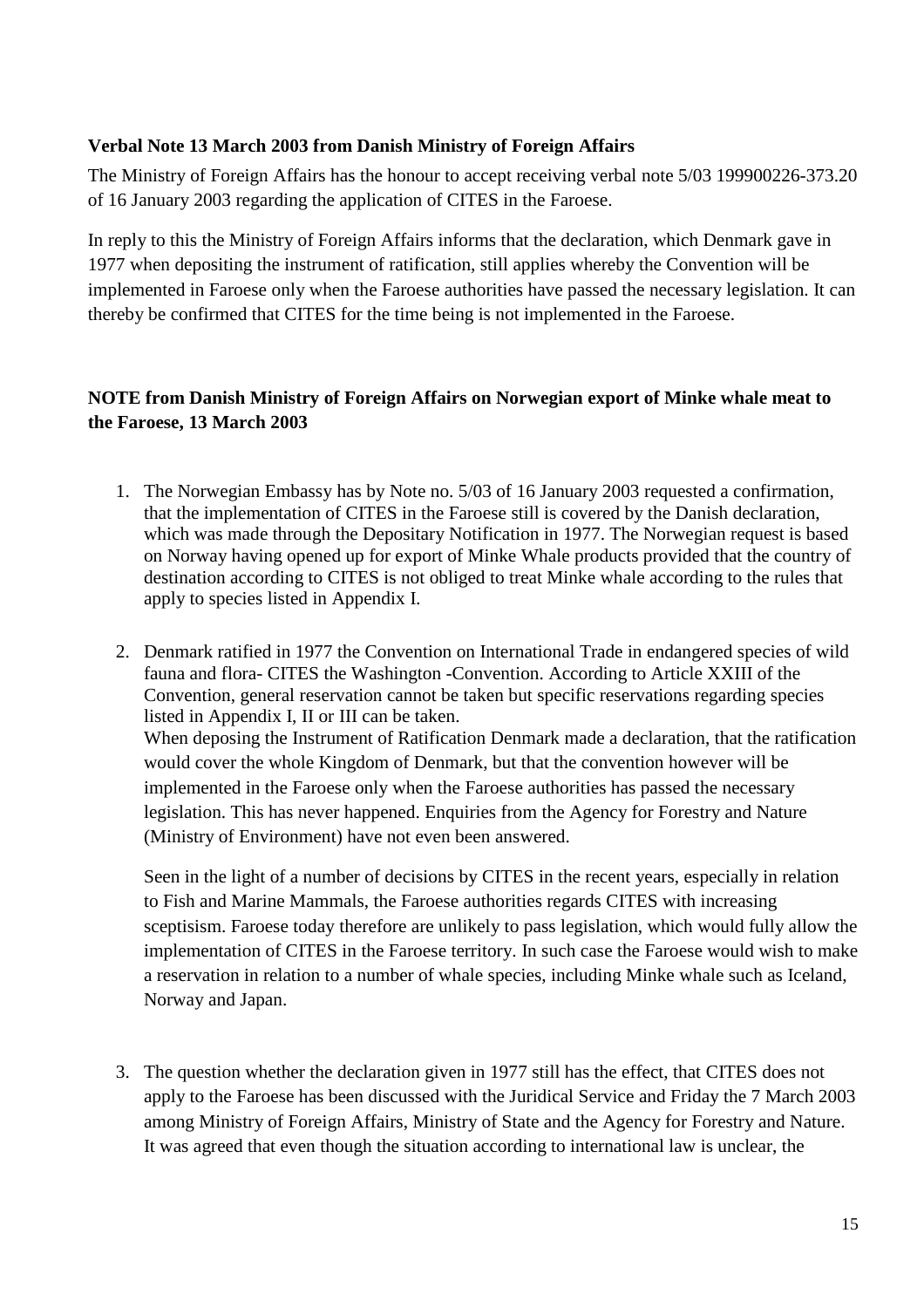Danish side should base its position on that the implementation of the Convention in the Faroese requires that the Home Rule Authority passes the necessary legislation. As such clarification cannot be expected at the moment, the Norwegian enquiry should be answered affirmative. This has been done by Verbal note of 13 March 2003. A copy has been informally sent to the Faroese Home Rule Authority.

During the meeting it was agreed, that the expected Norwegian export of Minke whale meat to the Faroese would be likely to meet a negative public opinion. Finally it was agreed that the competent Ministry namely Ministry of Environment again should bring up the question about CITES in relation to Faroe Islands. This can be done during the planned visit to Faroese by the Minister of Environment in April 2003.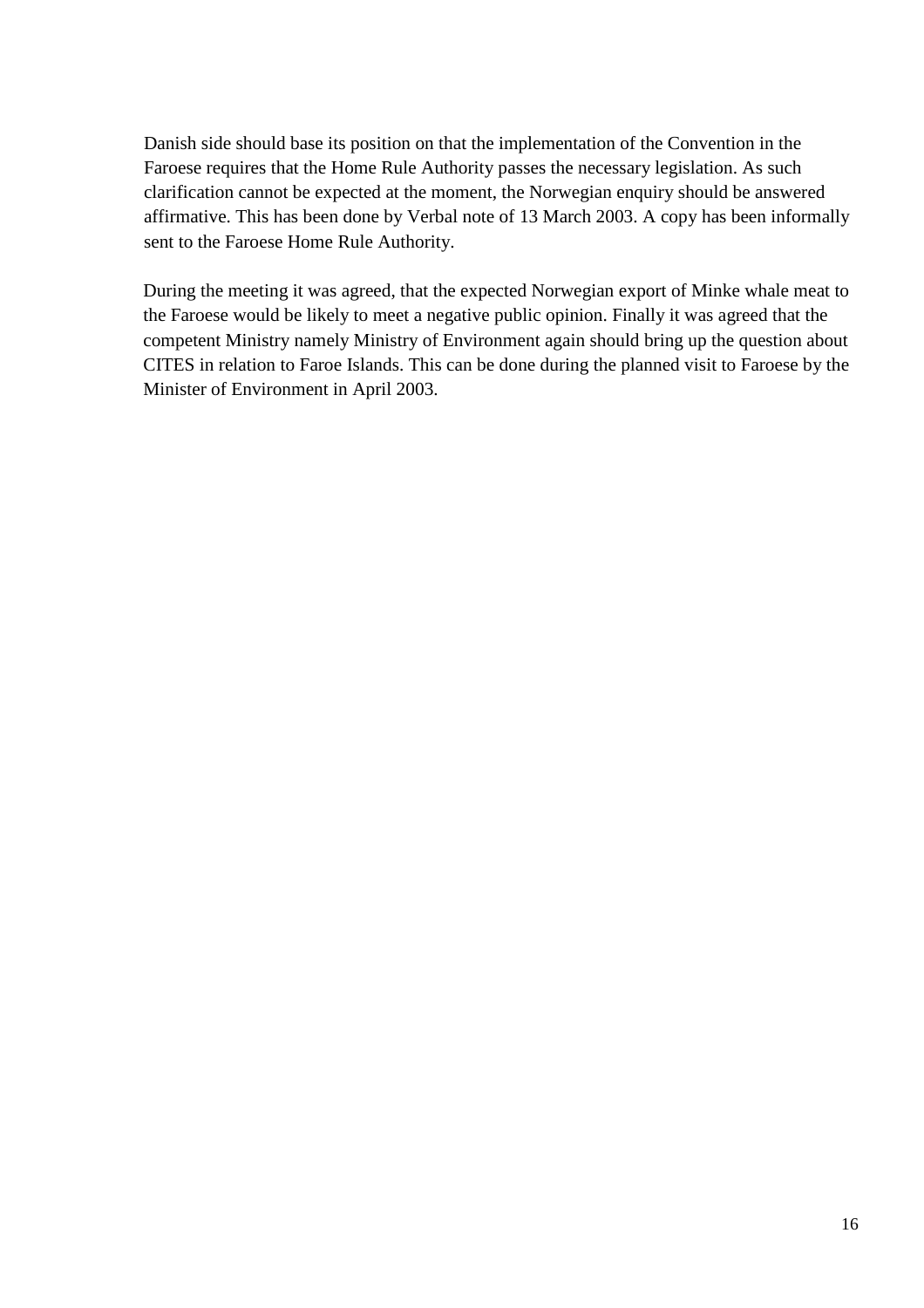## **ANNEX 3**

# **Whaling bays in Faroe Islands**

Number of inhabitants in the text below derives from Tourist Guide Faroe Islands May 2009.

There are by now 23 approved whaling bays, some of which have been in function since the first legislation on pilot whaling came into place in 1832. All below mentioned bays which were visited in July 2009 are authorised for landing pilot whales. The total number of pilot whales taken in each bay refers to catching data from 1584-2007. During this period Midvágur with a catch of 46.788 comes as a clear number one and Klaksvik as number two with 38.134 pilot whales. None of these are anymore fit for landing of pilot whales due to recent developments undertaken there.

# **Island of Vágar**

| Place                 | <b>B</b> øur                                                                                                                                                                                                                                                                                                                                                                                                                                                                                                                                                                                                         |
|-----------------------|----------------------------------------------------------------------------------------------------------------------------------------------------------------------------------------------------------------------------------------------------------------------------------------------------------------------------------------------------------------------------------------------------------------------------------------------------------------------------------------------------------------------------------------------------------------------------------------------------------------------|
| Number of inhabitants | 70                                                                                                                                                                                                                                                                                                                                                                                                                                                                                                                                                                                                                   |
| Pilot whale bay       | Bay with a sandy beach. There is fish farming in the nearby waters.                                                                                                                                                                                                                                                                                                                                                                                                                                                                                                                                                  |
|                       | According to records 445 pilot whales were taken there on the 8th June<br>2004 and 82 on the $22nd$ September 2004. The nearby fish farms however<br>now make it less suitable for pilot whaling.                                                                                                                                                                                                                                                                                                                                                                                                                    |
| Pilot whales taken    | 3.324                                                                                                                                                                                                                                                                                                                                                                                                                                                                                                                                                                                                                |
| Miscellaneous         | Spectacular view towards the islets and stacks off the coast Tindholmur,<br>Gáshólmur and Drangarnier                                                                                                                                                                                                                                                                                                                                                                                                                                                                                                                |
|                       | Church (1865) and charming houses with grass-roofed houses                                                                                                                                                                                                                                                                                                                                                                                                                                                                                                                                                           |
| Place                 | Midvágur                                                                                                                                                                                                                                                                                                                                                                                                                                                                                                                                                                                                             |
| Number of inhabitants | 1.134                                                                                                                                                                                                                                                                                                                                                                                                                                                                                                                                                                                                                |
| Pilot whale bay       | This bay is mentioned already in the 1832 legislation. It is a bay with a<br>wide sandy beach. It was the best place for pilot whaling, but the role is<br>according to Dorete Bloch in the book "Pilot Whale and Pilot Whaling"<br>less now due to development taking place. When visiting we noted that a<br>large pier has been build from each side of the narrow fjord, stretching<br>almost across and blocking the entrance to the sandy whale bay, but<br>providing good protection for the harbour. Outside the pier and behind<br>one of them floating fish farms were seen. This place has over the years |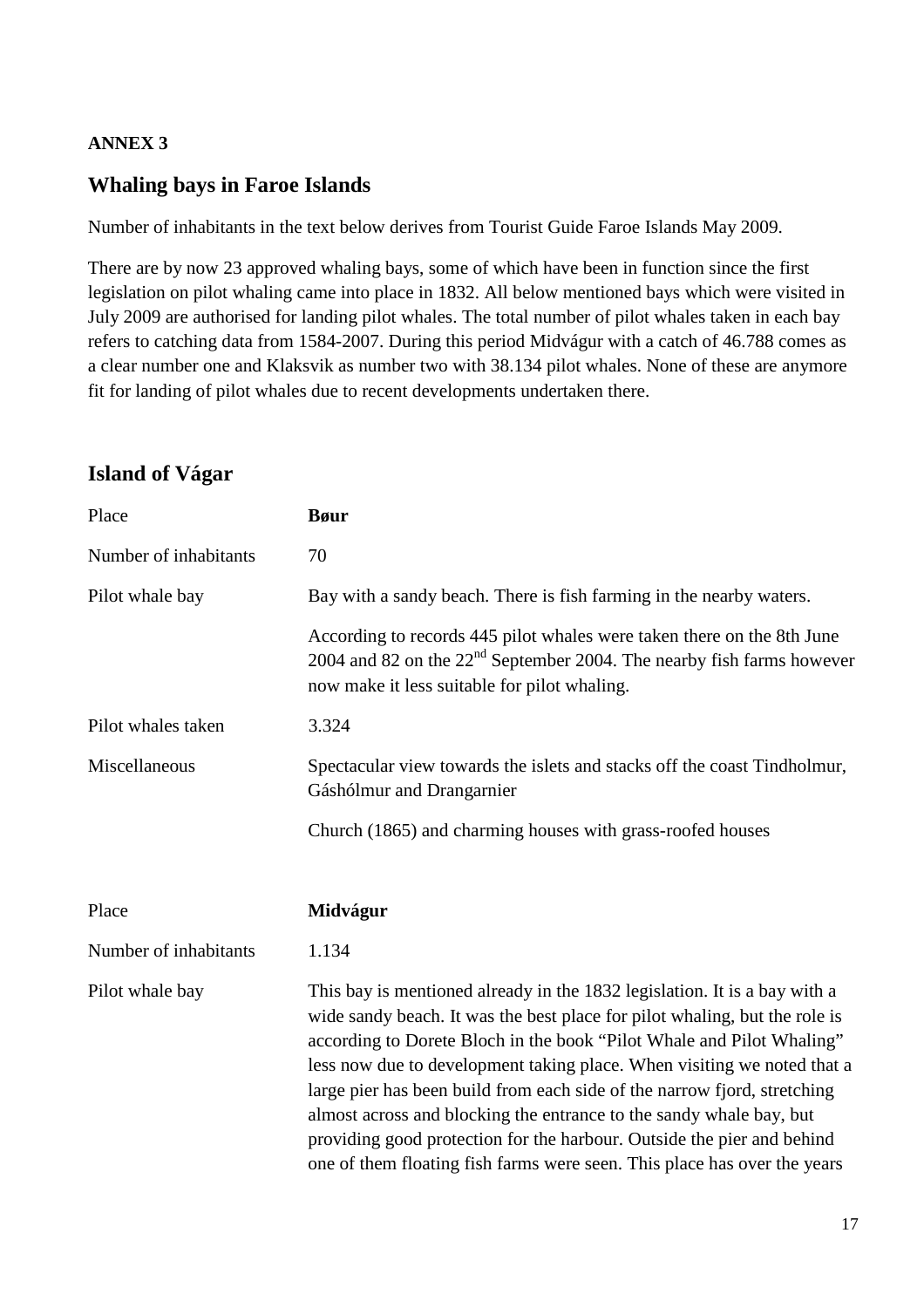|                    | been the most important site for catching pilot whales but the recent<br>developments make it unsuited for future whaling activities and there<br>seem to be no records of catches here for the past 6 years. |
|--------------------|---------------------------------------------------------------------------------------------------------------------------------------------------------------------------------------------------------------|
| Pilot whales taken | 46.788                                                                                                                                                                                                        |
| Miscellaneous      | Kálvalid – the oldest grass-roofed stone house on the Faroe Islands                                                                                                                                           |
|                    | The film "Barbara" took amongst others place in Kálvalid.                                                                                                                                                     |
|                    | Harbour relatively big.                                                                                                                                                                                       |
|                    |                                                                                                                                                                                                               |

| Place                 | Sandavágur                                                                                                                                                          |
|-----------------------|---------------------------------------------------------------------------------------------------------------------------------------------------------------------|
| Number of inhabitants | 815                                                                                                                                                                 |
| Pilot whale bay       | Bay with a sandy beach. There are no records of pilot whales taken<br>there the past 6 years, but on the $12th$ August 2005, 12 white sided<br>dolphins were taken. |
| Pilot whales taken    | 968                                                                                                                                                                 |
| Miscellaneous         | Big white church with a rune stone $(12th$ century)                                                                                                                 |
|                       | *****                                                                                                                                                               |

# **Island of Streymoy**

The largest island. 373,5 square kilometers. Length: 48 kilometers

## **Tórshavn**

Tórshavn is the capital of the Faroe Islands with about 12'404 inhabitants in the town itself.

| Number of inhabitants | 19.649                                                                                                                                                                                                                                                                                                                                    |
|-----------------------|-------------------------------------------------------------------------------------------------------------------------------------------------------------------------------------------------------------------------------------------------------------------------------------------------------------------------------------------|
| Pilot whaling bay     | Now only one small sandy bay is available in the rapidly growing<br>capital of the Faroe Islands. This is located in the suburb of<br>Sandagerdi, just below the hospital. According to the records 3 hunts<br>and 265 Pilot Whales were taken here in 2004, 1 hunt with 176 Pilot<br>Whales in 2006 and 2 hunts with 261 whales in 2007. |
| Pilot whales taken    | 14.414                                                                                                                                                                                                                                                                                                                                    |

The Harbour is huge with ferry terminals and industry. In Torshavn many tourist attractions are found: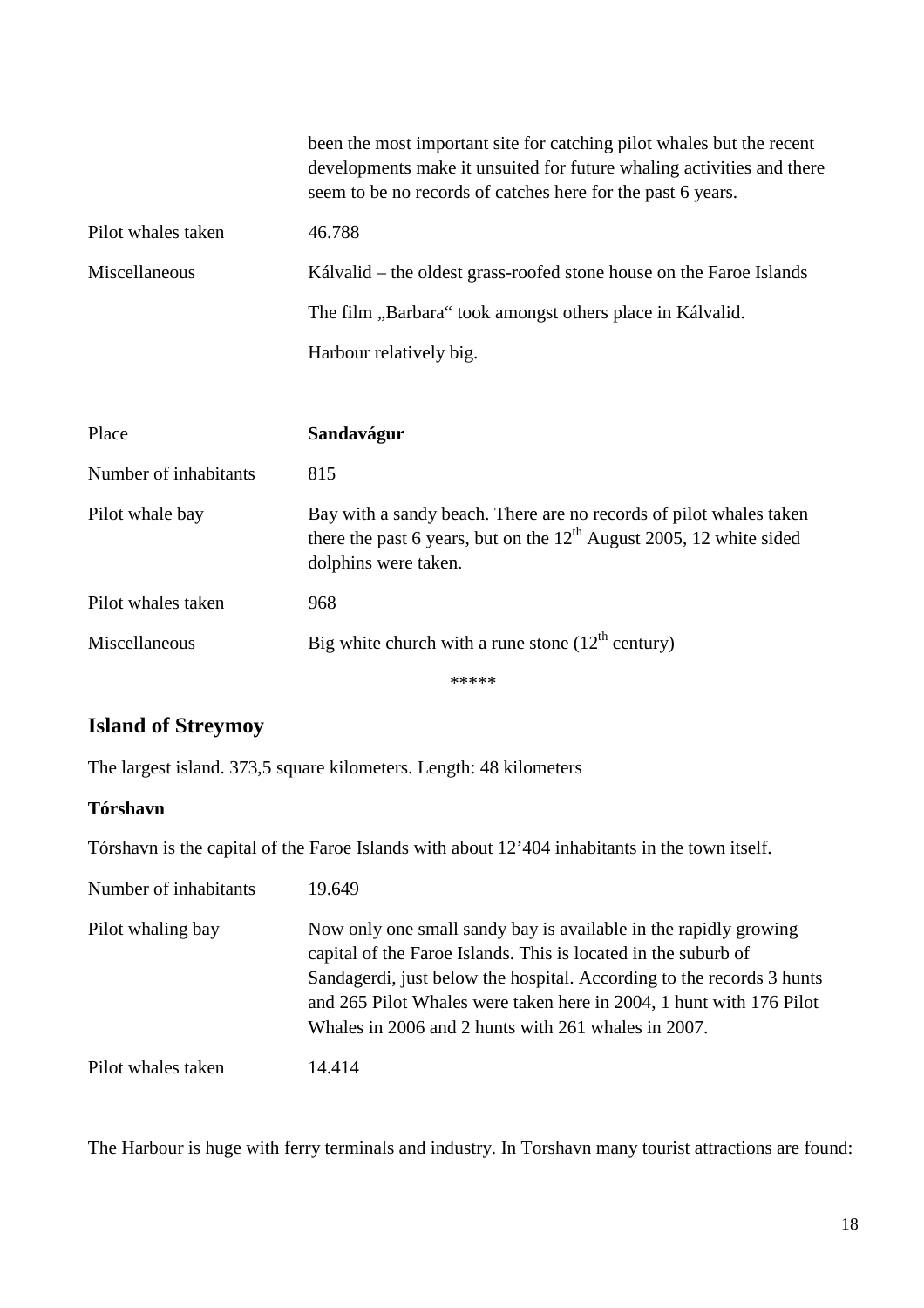# *National Museum – Føroya Fornminnissavn*

Different pilot whale Knifes. Selling of the book "Pilot Whaling in the Faroe Islands, Faroe University Press, 2009".

# *Museum of Natural History- Føroya Náttúrrugripasavn*

Equipment used in the pilot whale hunt, statistics, pictures etc. are shown. Selling of the book "Færøernes grindefangst, Dorete Bloch, 2007.

# *Museum of Art- Listaskálin*

The painting "Grindadrab" (Whale killing) of Sámal Joensen-Mikines "Grindadráp, 1960" is currently exposed.

# *Bookshop*

Faroese cookery books with different recipes of pilot whale meat and blubber.

Some books about pilot whaling among others the school book "Grindavísen", which depict the old traditional song about pilot whaling.

# *Hotels / Restaurants*

Meat of pilot whales is offered in the menu of the Hotel Føroyer. Apart from the Hotel Føroyer the team did not find any other restaurants or hotels offering pilot whale meat (see additional information on page 9).

# *Supermarkets and other selling points*

No selling of pilot whale meat or blubber.

# *Pilot whaling*

In the bay "Sandágerdi" pilot whaling is taking place. The most recent catch was in 2007. The role of this bay is according to Dorete Bloch in the book "Pilot Whale and Pilot Whaling" larger now due to development that has taken place in other whaling bays rendering them more or less unsuitable for whaling

Already in the 1832 legislation Torshavn was mentioned as a whaling bay, but most likely then the bays more central in the city were used and not as of now a small bay below the hospital at the outskirts of the capital.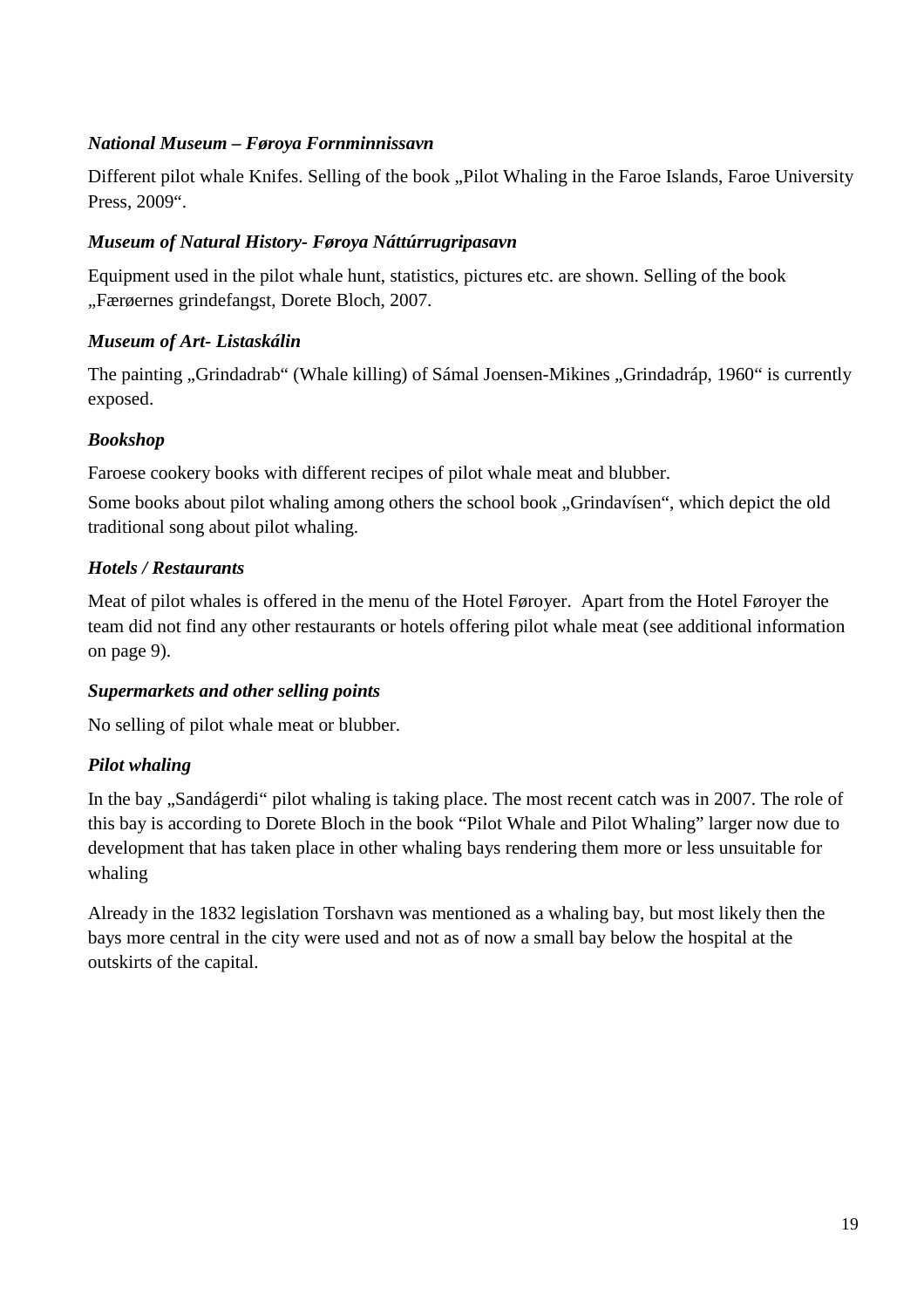| Place                 | Leynar                                                                                                                                                                                                                                                                                                                                                                                                                                     |  |  |  |  |
|-----------------------|--------------------------------------------------------------------------------------------------------------------------------------------------------------------------------------------------------------------------------------------------------------------------------------------------------------------------------------------------------------------------------------------------------------------------------------------|--|--|--|--|
| Number of inhabitants | 113                                                                                                                                                                                                                                                                                                                                                                                                                                        |  |  |  |  |
| Pilot whale bay       | Bay with a sandy beach. The role of this bay is according to Dorete<br>Bloch in the book "Pilot Whale and Pilot Whaling" larger now due to<br>development that has taken place in other whaling bays rendering them<br>more or less unsuitable for whaling. There is a record of 84 pilot whales<br>taken there on the $29th$ June 2004.                                                                                                   |  |  |  |  |
| Pilot whales taken    | 2.583 and there is a recent record of 85 pilot whales taken $29th$ June                                                                                                                                                                                                                                                                                                                                                                    |  |  |  |  |
|                       | 2004                                                                                                                                                                                                                                                                                                                                                                                                                                       |  |  |  |  |
|                       |                                                                                                                                                                                                                                                                                                                                                                                                                                            |  |  |  |  |
| Place                 | <b>Vestmanna</b>                                                                                                                                                                                                                                                                                                                                                                                                                           |  |  |  |  |
| Number of inhabitants | 1.240                                                                                                                                                                                                                                                                                                                                                                                                                                      |  |  |  |  |
| Pilot whale bay       | Two separate bays are approved but the role is according to the team<br>fully coherent with the view expressed by Dorete Bloch in the book "Pilot"<br>Whale and Pilot Whaling" that Vestmanna now is less important for<br>whaling due to development taking place Vestmanna was already<br>mentioned in the 1832 legislation as a place suitable for pilot whaling.<br>There are no records of whales being taken there the past 6 years. |  |  |  |  |
| Pilot whales taken    | 19.833                                                                                                                                                                                                                                                                                                                                                                                                                                     |  |  |  |  |
| Miscellaneous         | Big harbor, fishing industry and Hydropower station Fossá                                                                                                                                                                                                                                                                                                                                                                                  |  |  |  |  |
|                       | The Vestmanna Tourist Center provides very useful information about<br>excursions - (Bird cliffs and grottoes from the sea, Mykines – the home<br>of thousands of migratory seabirds during the summer months)                                                                                                                                                                                                                             |  |  |  |  |
| Place                 | <b>Hvalvik</b>                                                                                                                                                                                                                                                                                                                                                                                                                             |  |  |  |  |
| Number of inhabitants | 231                                                                                                                                                                                                                                                                                                                                                                                                                                        |  |  |  |  |
| Pilot whale bay       | The last whaling recorded here is May 23rd 2009 when 188 pilot whales<br>were taken                                                                                                                                                                                                                                                                                                                                                        |  |  |  |  |
| Pilot whales taken    | 31.715                                                                                                                                                                                                                                                                                                                                                                                                                                     |  |  |  |  |
| Miscellaneous         | Oldest church made of wood (1829)                                                                                                                                                                                                                                                                                                                                                                                                          |  |  |  |  |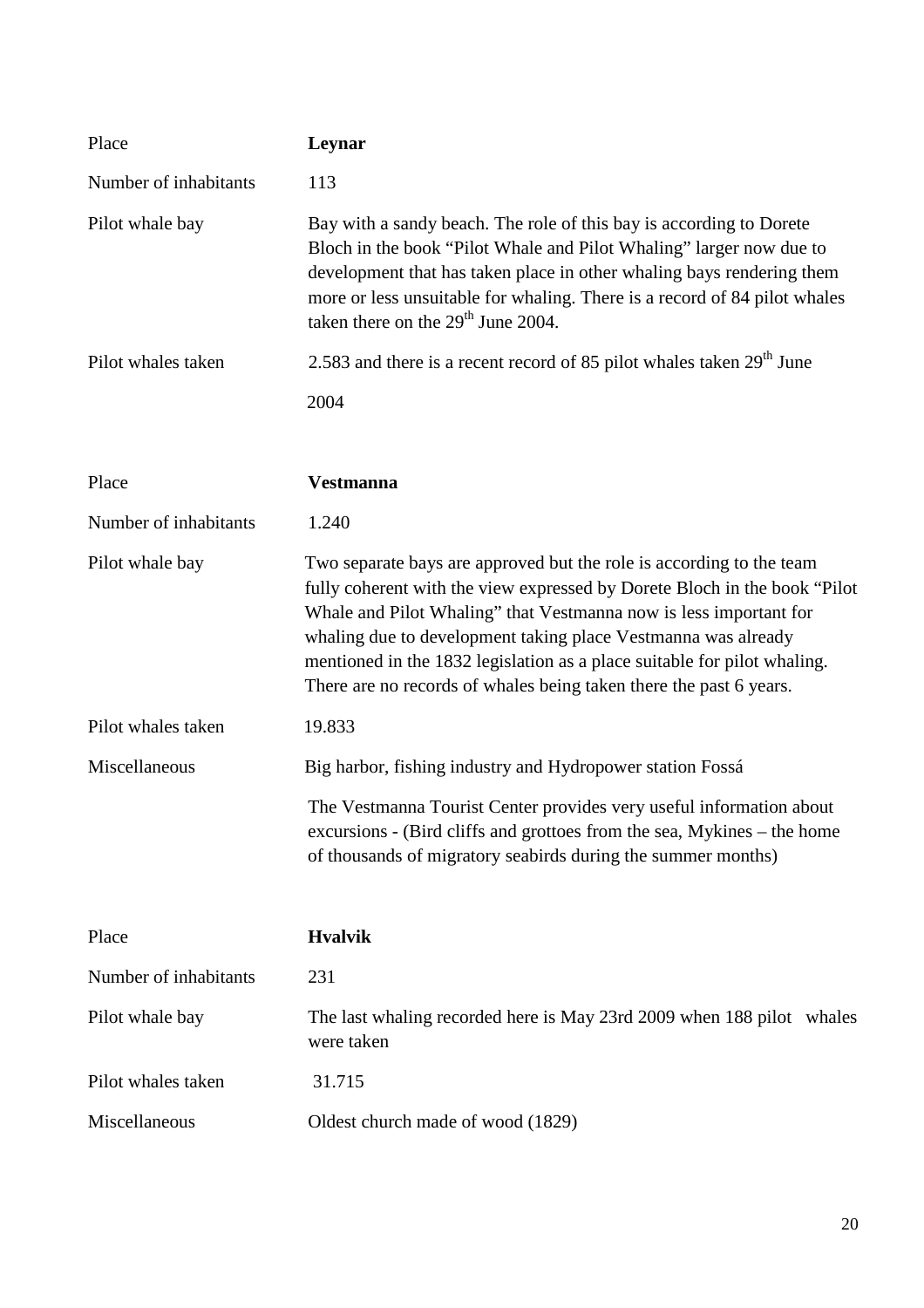| Place                 | <b>Tjørnuvík</b>                               |
|-----------------------|------------------------------------------------|
| Number of inhabitants | 73                                             |
| Pilot whale bay       | Bay with a sandy beach in an open short fjord. |
| Pilot whales taken    | 101                                            |
| Miscellaneous         | -                                              |
|                       |                                                |

#### \*\*\*\*\*

# **Island of Eysturoy**

Bridge from Streymoy to Eystoroy

Slættatindur 822 meters - highest point on the Faroe Islands

Next largest island – 266 kilometers

About 11'000 people

| Place                 | Fuglafjørdur                                                                                                                                                                                                                                                 |
|-----------------------|--------------------------------------------------------------------------------------------------------------------------------------------------------------------------------------------------------------------------------------------------------------|
| Number of inhabitants | 1.536                                                                                                                                                                                                                                                        |
| Pilot whale bay       | Bay with a sandy beach                                                                                                                                                                                                                                       |
| Pilot whales taken    | 1.865. There is a record of 123 pilot whales taken 2 <sup>nd</sup> May 2005 and<br>271 white sided dolphins taken $12^{th}$ August 2005                                                                                                                      |
| Miscellaneous         | The town is located at the head of a deep fjord, and offers an excellent<br>Natural harbor that is accessible under all weather conditions. It<br>has a 1000 meter long quay and plays a significant role in the pelagic<br>fisheries of the North Atlantic. |
|                       | Fishing industry, place for ship repairing and oil depot is found here.                                                                                                                                                                                      |
|                       | The town generates almost 20% of the Faroese export, and is the fourth<br>largest town in the Faroe Islands.                                                                                                                                                 |
|                       | It features a modern church from 1984                                                                                                                                                                                                                        |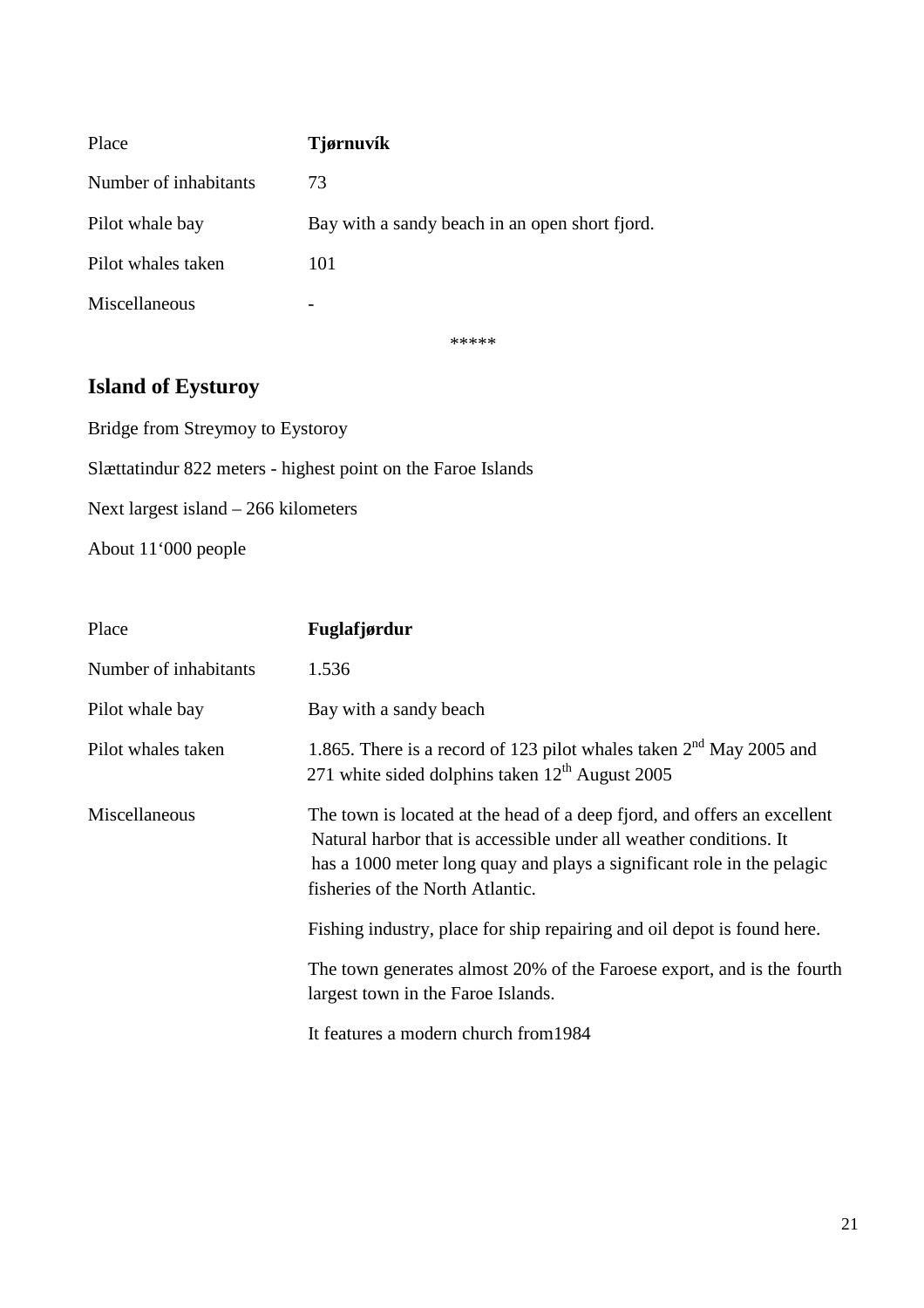| Place                 | Gøta (consists of Sydrugøta and Nordagøtu)                                                  |  |  |  |  |
|-----------------------|---------------------------------------------------------------------------------------------|--|--|--|--|
| Number of inhabitants | 419 and 588 respectively in the two towns                                                   |  |  |  |  |
| Pilot whale bay       | Bay with sandy beaches                                                                      |  |  |  |  |
| Pilot whales taken    | 7.345, and a record of 24 white sided dolphins taken 28th August<br>2004                    |  |  |  |  |
| Miscellaneous         | Fish farms are found at Nordagøtu                                                           |  |  |  |  |
|                       |                                                                                             |  |  |  |  |
| Place                 | Nordskáli                                                                                   |  |  |  |  |
| Number of inhabitants | 297                                                                                         |  |  |  |  |
| Pilot whale bay       | Sandy but narrow beach which did not appear especially fit for<br>landing pilot whales      |  |  |  |  |
| Pilot whales taken    | 3.514                                                                                       |  |  |  |  |
| Miscellaneous         |                                                                                             |  |  |  |  |
|                       |                                                                                             |  |  |  |  |
| Place                 | Oyrarbakka                                                                                  |  |  |  |  |
| Number of inhabitants | 97                                                                                          |  |  |  |  |
| Pilot whale bay       | This is a new approved whaling beach with sandy beach                                       |  |  |  |  |
| Miscellaneous         | The school Felagsskúlin á Oyrarbakka features a gate made from the<br>lower jaw whale bones |  |  |  |  |

\*\*\*\*\*

# **Nordoyar Islands**

- Bordoy: 95 square kilometers, about 5000 inhabitants
- Vidoy: 41 square kilometers, about 600 inhabitants
- Kunoy: 35 square kilometers, 60 inhabitants
- Sviony 27,4 square kilometers, 55 inhabitants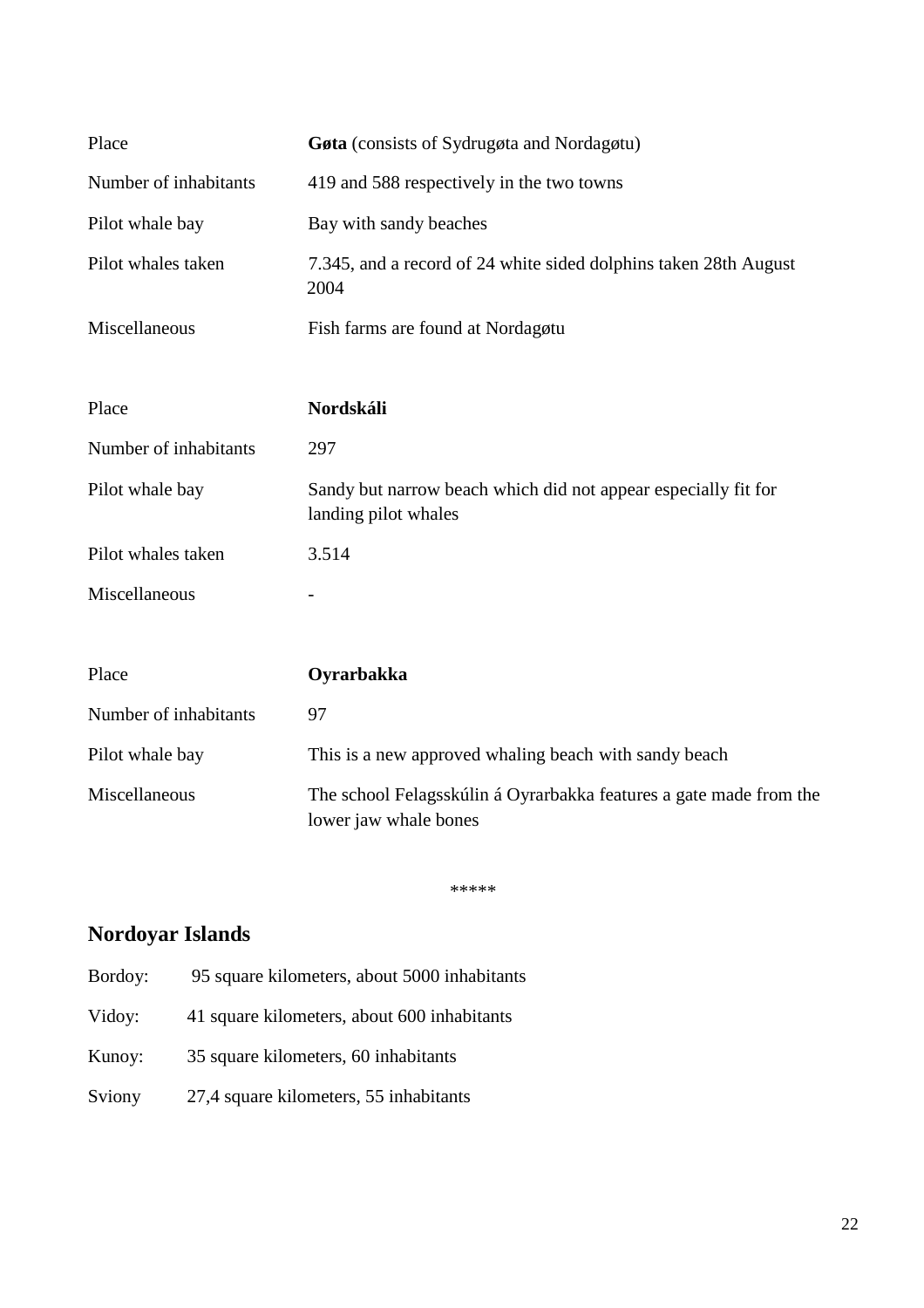| Place                 | <b>Klaksvik (Bordoy)</b>                                                                                                                                                                                                                                                                        |
|-----------------------|-------------------------------------------------------------------------------------------------------------------------------------------------------------------------------------------------------------------------------------------------------------------------------------------------|
| Number of inhabitants | 4.637                                                                                                                                                                                                                                                                                           |
| Pilot whale bay       | yes but the role is according to Dorete Bloch in the book "Pilot Whale"<br>and Pilot Whaling" less now due to development taking place. The<br>team saw that the bay which was previously used is now reclaimed<br>and according to the local people a shopping centre is to be build<br>there. |
| Pilot whales taken    | 38.134 only recent records of takes there is 291 whitesided dolphins<br>Taken 8 <sup>th</sup> September 2004                                                                                                                                                                                    |
| Miscellaneous         | Second largest town in the Faroe Islands                                                                                                                                                                                                                                                        |
|                       | Fishing industry, about 20% of the fishing export comes from<br>Klaksvik                                                                                                                                                                                                                        |
|                       | Christian's church, 1963                                                                                                                                                                                                                                                                        |
|                       |                                                                                                                                                                                                                                                                                                 |
| Place                 | <b>Hyannasund</b> (Vidoy)                                                                                                                                                                                                                                                                       |
| Number of inhabitants | 263                                                                                                                                                                                                                                                                                             |
| Pilot whale bay       | A small bay with sandy beach. It was already mentioned in the 1832                                                                                                                                                                                                                              |
|                       | legislation as a place suitable for pilot whaling.                                                                                                                                                                                                                                              |
| Pilot whales taken    | 8.962, and 88 pilot whales were taken 5 <sup>th</sup> of January 2009. Whitesided<br>dolphins were taken 18 <sup>th</sup> September 2004 (dolphins) and 16 <sup>th</sup> April<br>2005 (7 dolphins)                                                                                             |
|                       | <b>Haraldssund (Kunoy)</b>                                                                                                                                                                                                                                                                      |
| Number of inhabitants | 75                                                                                                                                                                                                                                                                                              |
| Pilot whale bay       | A small bay with sandy beach                                                                                                                                                                                                                                                                    |
| Pilot whales taken    | 32                                                                                                                                                                                                                                                                                              |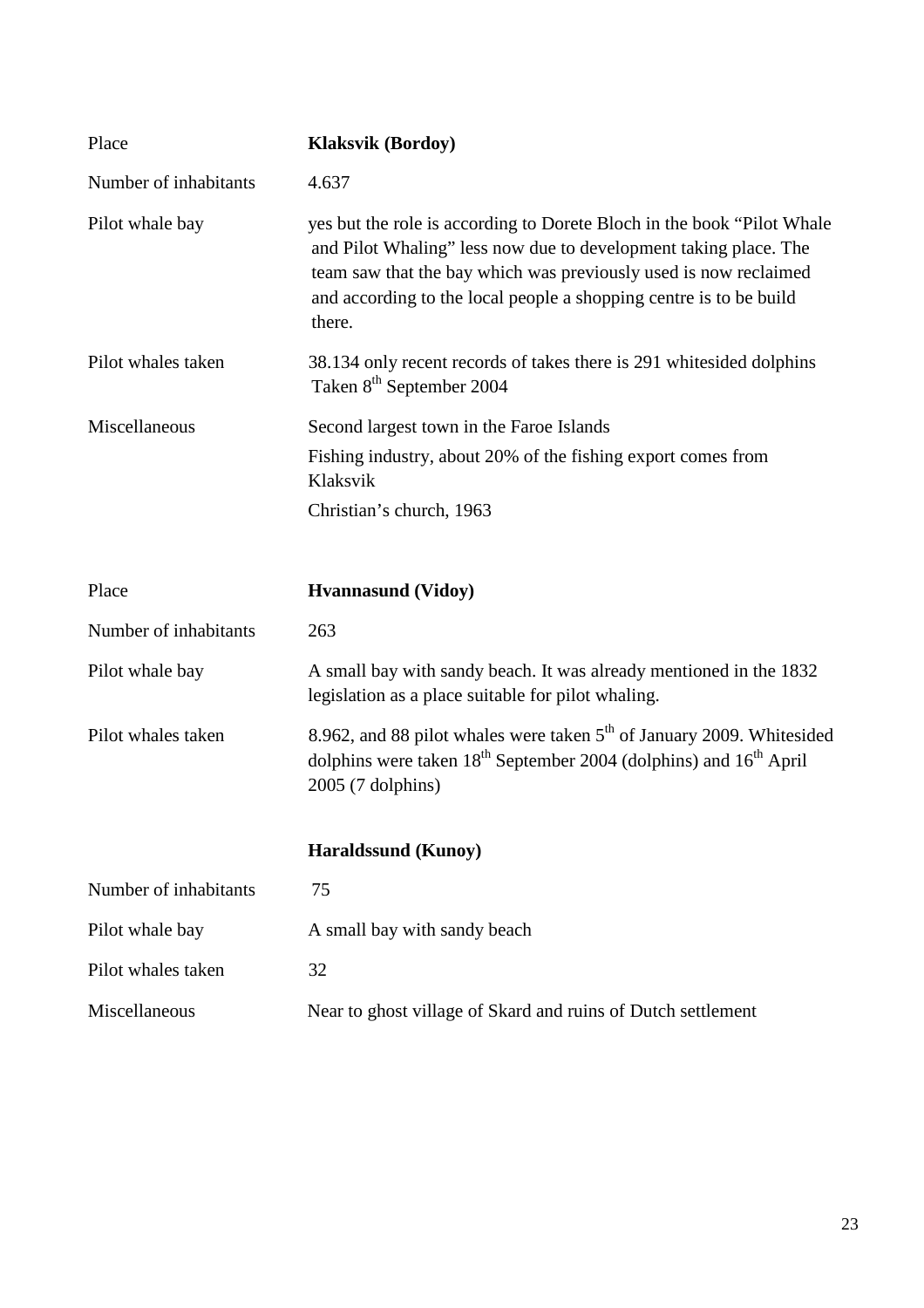# **Other whaling bays**

The Following whaling bays were not visited in July 2009. In the listing below the number of pilot whales taken from 1584-2007 is added.

### **Additional approved whaling bays**

The team did not visit Svinoy, Suduroy and Sandoy. Below the number of pilot whales taken there in the period 1584-2007 are given.

#### **Island of Svinoy**

|  | Svinoy | 4, these 4 were taken $28th$ August 2005 |
|--|--------|------------------------------------------|
|--|--------|------------------------------------------|

## **Island of Suduroy**

| Vágur        | 21.149, there is a record of 26 pilot whales taken $28th$ June 2004                                                                         |
|--------------|---------------------------------------------------------------------------------------------------------------------------------------------|
| Hvalba       | 18.082, there is a record of 49 pilot whales taken 16 <sup>th</sup> August 2005 and 20<br>White Sided Dolphins 16 <sup>th</sup> August 2005 |
| Famjin       | 7.985, there is a record of 78 pilot whales taken 5 <sup>th</sup> July 2004                                                                 |
| Trongisvágur | 6.564, there is a record of 30 pilot whales taken $31st$ July 2004                                                                          |
| Øravík       | 484                                                                                                                                         |

#### **Island of Sandoy**

| Sandur  | 6.103, there is a record of 54 pilot whales taken $16^{th}$ June 2005 |
|---------|-----------------------------------------------------------------------|
| Húsavík | 4.243, there is a record of 56 pilot whales taken $12^{th}$ July 2005 |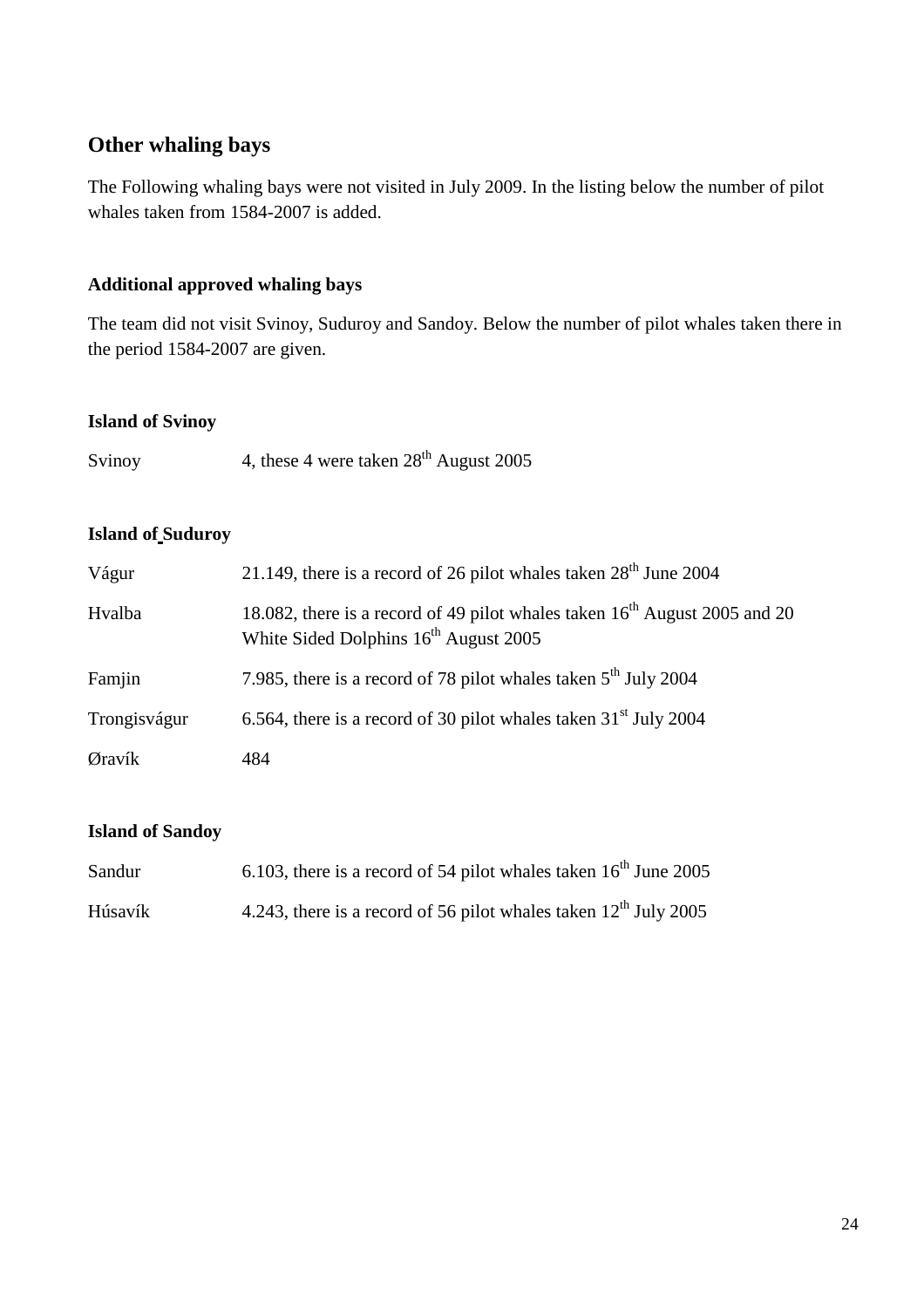#### **ANNEX 4**

Summary results of POLL in Denmark on Pilot Whaling in Faroe Islands and human consumption of the related products **(translation from Danish).** 

The poll was undertaken by **The Nielsen Company** as an online survey from the 12 to 20 August 2009. There were 625 respondents. The interviewed persons were 15 to 65 years old.

#### **Summary**

61% have previously heard or read about the pilot whaling in Faroe Islands, but only 19% knew about the meat being polluted. 56% do think that the taking of pilot whales causes pain to the whales and 46% believe that this whaling should be stopped. 54% believe that the pilot whaling damages the international reputation of the Faroe Islands. 55% believe the recommendation from the Faroe Islands State Doctor to stop using pilot whale products for human consumption should be followed.

#### **Questions and results in detail**

#### *Q1*

*Have you this year or previously heard or read about the pilot whaling in the Faroe Islands?* 

yes 61% no 36% do not know 3%

#### *Q2*

*Scientists have the recent decades studied the pollution found in the pilot whale meat and the risk, which this poses for human health. The conclusions last year resulted in the State Doctor (Landslægen) recommending that meat from pilot whales should not anymore be used for human consumption.* 

#### *Have you heard about that?*

yes 19% no 78% do not know 3%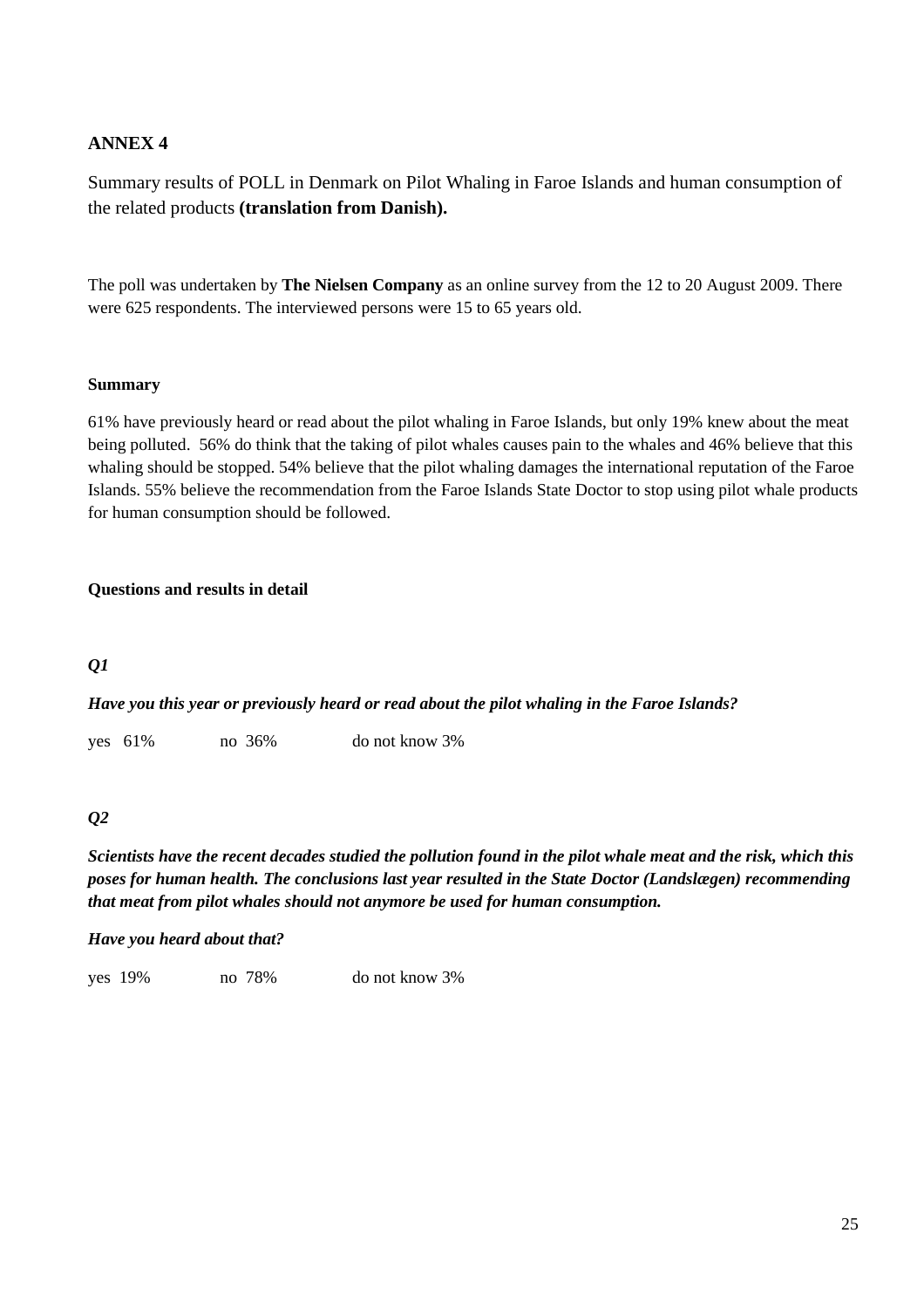#### *To which extend do you agree or disagree with the below statements about pilot whaling?*

#### *Disagree completely, Disagree, Neither nor, agree, agree completely, do not know*

| (R1) The taking of pilot whales does 27%,<br>not cause any pain or suffering<br>for the whales |      | 29%. | 13%. | 4%.  | 1%.  | 26% |
|------------------------------------------------------------------------------------------------|------|------|------|------|------|-----|
| (R2) Faroe Islands should stop<br>taking pilot whales                                          | 4%.  | 11%. | 23%. | 22%. | 23%. | 16% |
| (R3) The pilot whaling does not<br>damage the international reputation<br>of the Faroe Islands | 17%. | 37%. | 17%. | 10%. | 3%.  | 16% |

*Q4 Imagine a conversation between to Faroese people, who discuss about eating pilot whale meat.* 

*A says: Landslægen here in the Faroe Islands has recommended, to stop eating meat from pilot whales, because of the increased pollution which has resulted in pilot whales having such high content of pollution, that neither meat nor blubber will meet the limits for what is acceptable. This recommendation I think we should follow, and thereby stop eating meat from pilot whales.* 

*B says: yes I know that Landslægen has recommended to stop eating pilot whale meat, because the meat is polluted, but it is only a recommendation, and I think it should be up to people themselves to decide whether they want to eat the meat or not.* 

*Are you in most agreement with A or B? It is possible that you can go along with both statements, but who are you in most agreement with?* 

*1) Agree most with A, 2) Agree most with B, 3) Do not know* 

55% 39% 7%

#### **Background reference:**

The interviewed persons have been selected to properly represent the population in relation to: Gender, age, job, educational background, geography (where does the person live in Denmark)